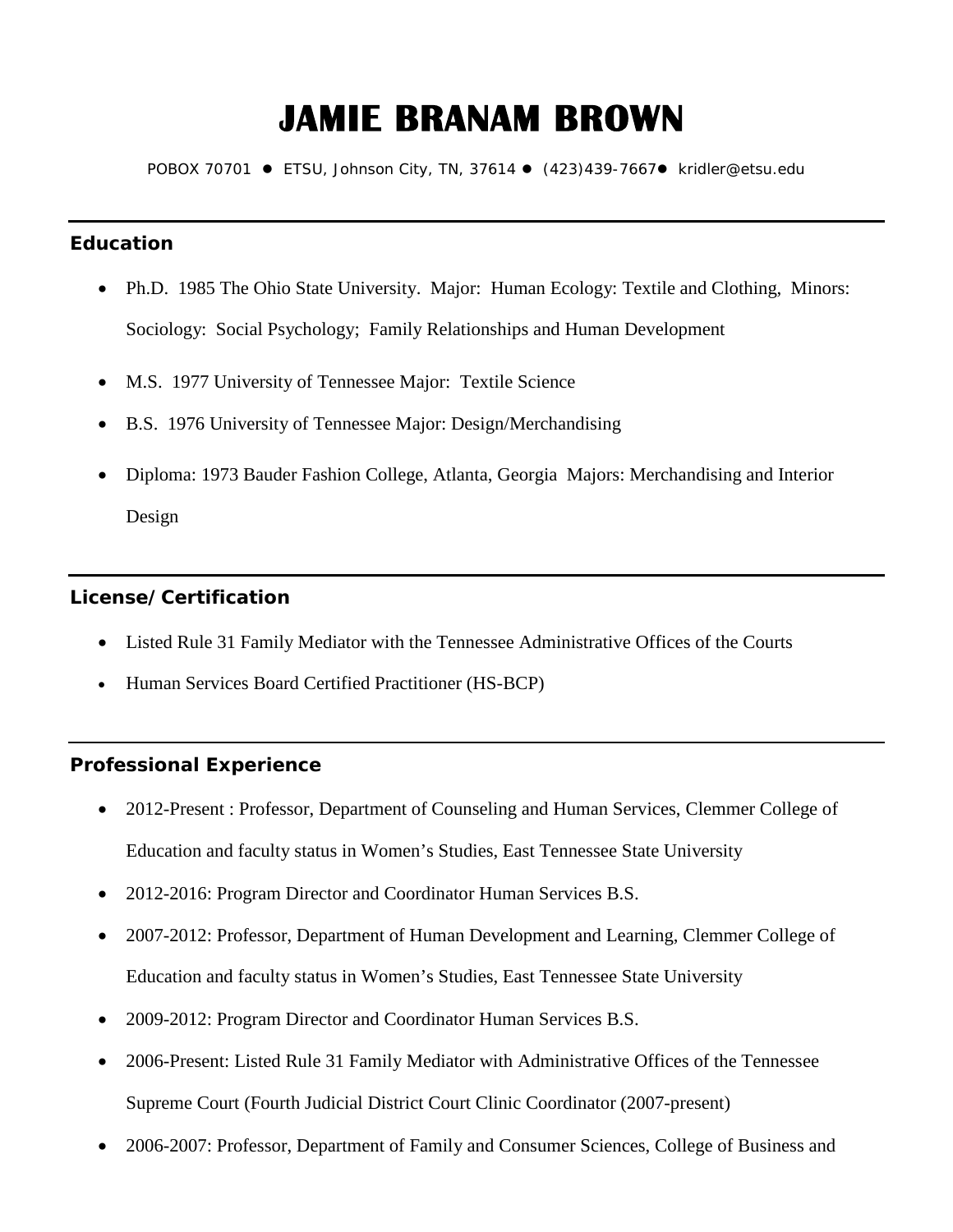Technology and faculty status in Women's Studies

- 2004-2006: Associate Professor, Department of Family and Consumer Sciences, College of Business and Technology
- 1999-2004: Chair/Associate Professor, Department of Applied Human Sciences, College of Applied Science and Technology at East Tennessee State University
- 1996-1999: Lecturer, Department of Applied Human Sciences, East Tennessee State University.
- 1997-Present: Evaluator, Governor's Community Prevention Initiative/Community Prevention Initiative for four programs
- 1996-2006: Tennessee Evaluator, The National Funding Collaboration on Violence Prevention/Community Institute for Peace, East Tennessee Foundation, Community House Cooperative
- 1992-1996: Adjunct Faculty Member, Walters State Community College in Sociology and Carson Newman College in Family and Consumer Sciences
- 1991-1994: Children's Advocate, Safe Space Domestic Violence Shelter, Newport, TN
- 1990-1993: Co-Owner, Kridler and Kridler Marketing Consultants, Newport, Tennessee Adjunct Faculty Member, University of Tennessee
- 1989-1990: Director of Development and Marketing, Proffitt's Department Stores,
- Alcoa, Tennessee
- 1089-1990: Adjunct Faculty Member, University of Tennessee
- 1985-1989: Assistant Professor, Department of Textiles, Merchandising and Design, College of Human Ecology, University of Tennessee
- 1984-1985: Owner, Personality Plus, Knoxville, Tennessee
- 1983-1984: Co-owner and Manager, Sparkles Carousel Restaurant, Gatlinburg, Tennessee
- 1982-1983: Manager, Casual Corner at the Beverly Center Beverly Hills, California
- 1981-1982: Graduate Teaching Assistant, Department of Textiles and Clothing, Ohio State University, Columbus, Ohio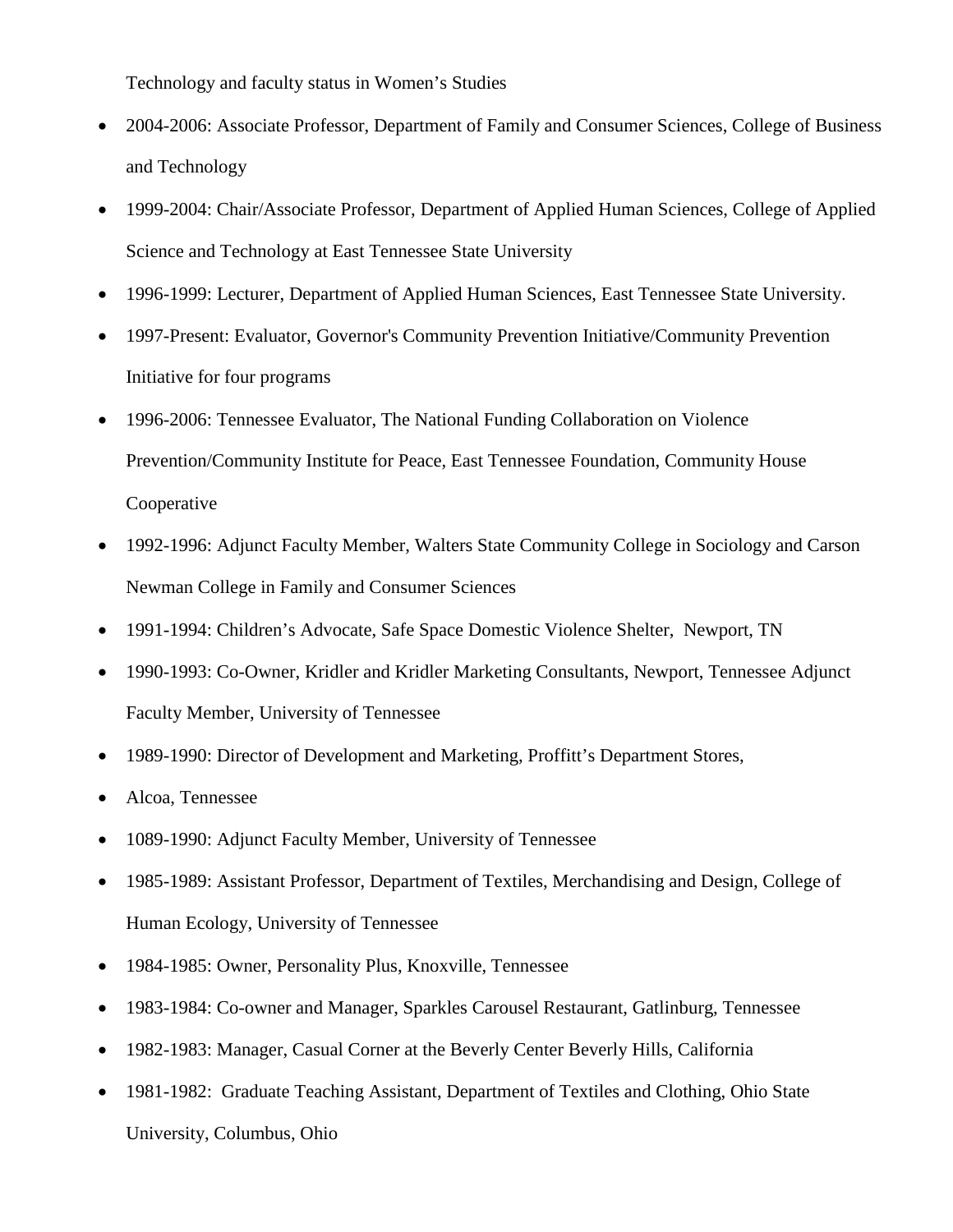- 1978-1981: Instructor, Department of Home Economics, Miami University, Oxford, Ohio
- 1977-1978: Buyer and Manager, Shane's Boutique, Gatlinburg, Tennessee
- 1976-1977: Graduate Research Assistant (USDA), Department of Textiles and Clothing, The University of Tennessee, Knoxville, Tennessee
- 1969-1977: Buyer/Assistant Buyer, Fashion Coordinator, Bookkeeper, Bill's Wear House, Newport, Tennessee

#### **Publications and Presentations**

- Brooks-Taylor, T., Branam Brown, J., Langenbrunner, M.R. (2018) Outside the four walls: incorporating service learning into the curriculum. Southern Organization for Human Services 2018 Conference, Johnson City, TN
- Langenbrunner, M.R., Branam-Kridler (Brown), J., (2017) Mediating the co-parenting issues of unmarried-non-residential parents. .Southeastern Council on Family Relations 2017 Conference, Charlotte, NC
- Taylor, T.B., Langenbrunner, M.R., Kridler (Brown), J.B. (2016) importance of community connections: strategies for intervention & prevention. research poster presentation. 27<sup>th</sup> annual Youth At-Risk Conference, Savannah, GA
- Kridler (Brown), J.B., Carter, C., Nutall, S. (2015) The sewing circle model for community collaboration: a multicultural approach. The Mildred Haun Review: A Journal of Appalachian Literature, Culture and Scholarship. Morristown: Walter's State Community College.
- Kridler (Brown), J.B. (Mar 26-28, 2015) Mountain women surviving the depression: moonshine, knickers and quilts. Research paper accepted for presentation at the Southeastern Women's Studies Annual Conference, Boca Raton, FL
- Kridler(Brown), J.B. (Mar. 26-28, 2015) Dress and the social order: an analysis of fashion as the embodiment of sexual and gender identity—beats, glams, and punks. Research paper accepted for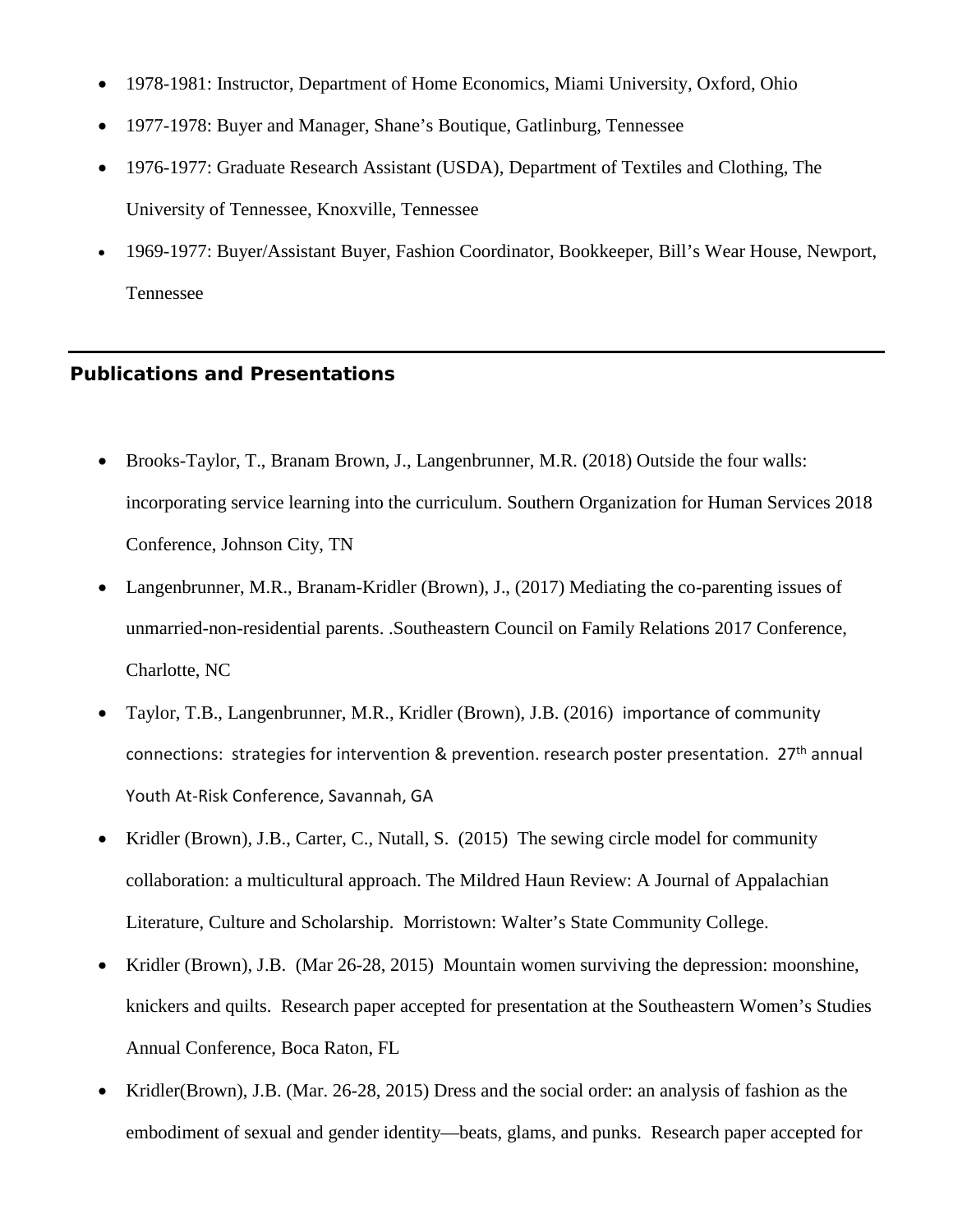presentation at the Southeastern Women's Studies Annual Conference, Boca Raton, FL

- Kridler(Brown), J.B., Carter, C., Nutall, S. (Feb. 6-7, 2015) The sewing circle model for community collaboration: a multicultural approach. Research paper presentation at the Mildred Haun Annual Conference: A Celebration of Appalachian Literature, Culture and Scholarship, Morristown, TN
- Kridler (Brown), J.B., Daughtery, L.M., Holley, T.L. (2014) The resilient Appalachian woman: lessons from life and fiction. The Mildred Haun Review: A Journal of Appalachian Literature, Culture and Scholarship. Morristown: Walter's State Community College.
- Langenbrunner, M.R, Kridler (Brown), J.B. (Nov. 19-22, 2014) Challenges identified by juvenile judges: adjudication of parenting issues. Research poster presentation at National Council on Family Relations, Baltimore, MD
- Kridler (Brown), J.B., Daughtery, L.M., Holley, T.L. (Feb 7-8,2014) The resilient Appalachian woman: lessons from life and fiction. Research paper presentation at Mildred Haun Annual Conference: A Celebration of Appalachian Literature, Culture and Culture, Morristown, TN
- Taylor, T.B., Kridler (Brown), J.B. ( Summer 2013). Reflections on the importance of service learning / experiential education for the field of human services. Tennessee Journal of Service-Learning and Civic Engagement Vol.2/Issue 1, pages 25-28.
- Kridler (Brown), J.B., Langenbrunner, M.R., (June 13-14, 2013). Around the world in 60 minutes: rebooting the Appalachian cultural mindset around issues related to sexual diversity. Workshop presentation at the Family Science Association Annual Conference, Annapolis, Maryland.
- Taylor, T.B., Cockerham, S., Blankenship, C., Kridler (Brown), J.B., Langenbrunner, M.R. (April 3- 6, 2013).Life after college: what do human service graduates say? Workshop Presentation at the Southern Organization for Human Services, New Port Richey, Florida.
- Kridler (Brown), J.B., Daughtery, L., Holley, T., Dunn, M.A., (January, 2013). Women's Fund of East Tennessee 2012 Research: Setting Priorities to Transform the Lives of Low-Income Women and Girls by Eliminating Barriers to Self-Sufficiency. Research Report and pamphlet published by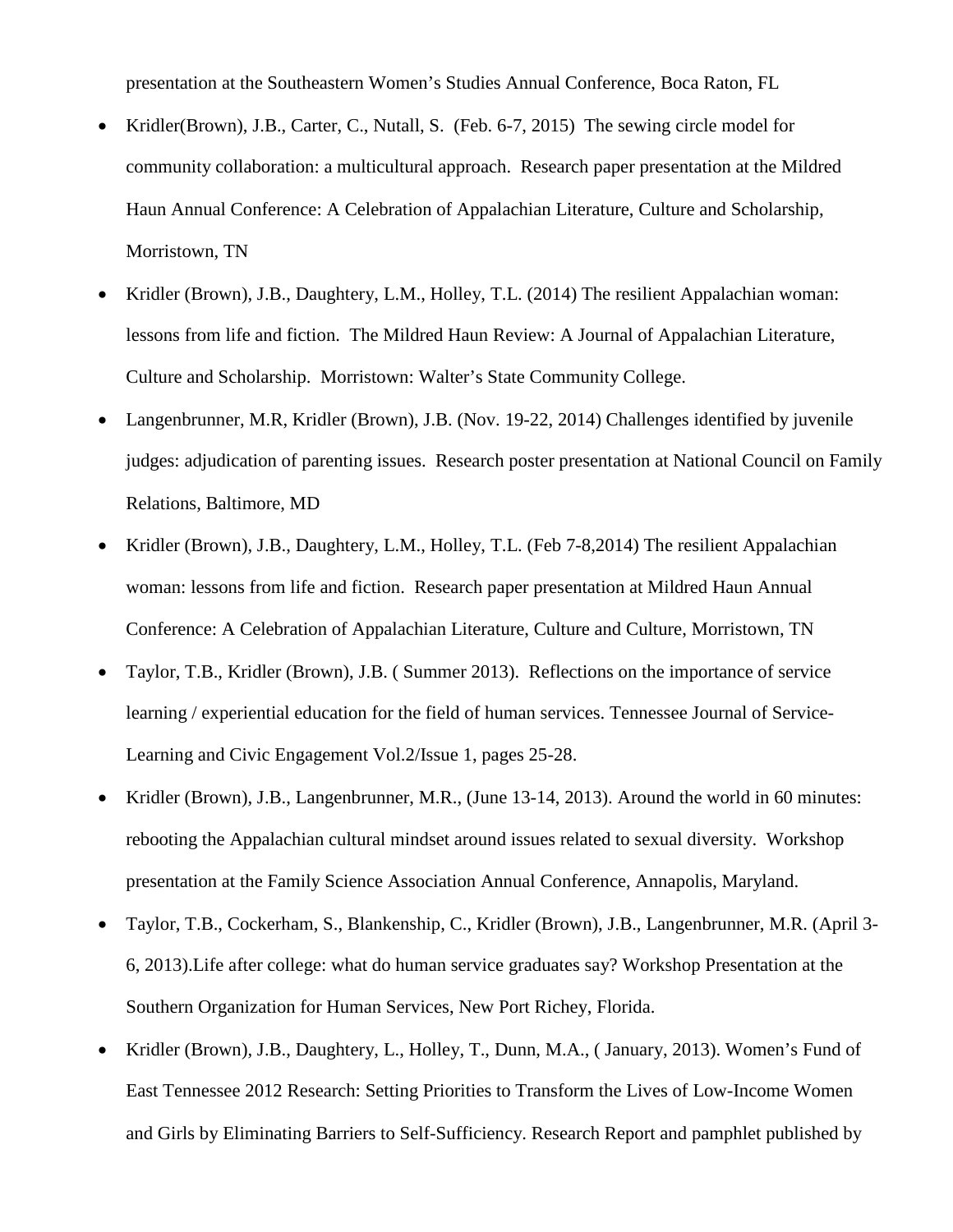the East Tennessee Foundation, Knoxville, Tennessee.

- Langenbrunner, M.R., Kridler (Brown), J.B. (June 2012). Family sculpting and genograms: evaluation of students' understanding of Family systems dynamics. Research paper presentation presented to the Family Science Association. Breton, Nova Scotia, Canada
- Langenbrunner, M.R., Kridler (Brown), J.B., (Feb. 29-March 2, 2012). High conflict divorcing parents: just what the judge ordered. Research paper presented at the Southeastern Council on Family Relations Annual Conference, Chattanooga, Tennessee.
- Taylor, T.B. and Kridler (Brown), J.B. (October 20-23, 2011). Reflections on the importance of service learning/experiential education for the field of human services. Research Paper Presentation at the National Organization for Human Services, San Antonio, Texas.
- Kridler (Brown), J. B., Good, L., Sun, S., & Gott, K. C. (July 20-23, 2011). Women's studies introductory course and university cultural diversity goals: Attitude change among university students. Research Paper Presentation at 3rd International Conference on Education, Economy and Society, Paris, France.
- Kridler (Brown), J. B., Good, L., Sun, S., & Gott, K. C. (July 20-23, 2011). Women's studies introductory course and university cultural diversity goals: Attitude change among university students. 3rd International Conference on Education, Economy and Society Proceedings (referred), Paris, France.
- Kridler (Brown), J.B., Maloy, G. (July 20-23m 2011) Mentoring via theatre arts: Building a supportive network middle school through college. Poster Presentation at the 3<sup>rd</sup> International Conference on Education, Economy and Society, Paris, France.
- Langenbrunner, M. R., & Kridler (Brown), J. B. "The Challenge of Online Human Services Courses: Keeping it Real and Relevant", workshop presentation for the 2011 Southern Organization for Human Services Conference: Macon GA, March 23-26, 2011.
- Kridler (Brown), J.B. "Vision 2042: Notes Toward a Radical Order Transformed" RaceTalk online publication of The Ohio State University Kirwan Institute for the Study of Race and Ethnicity, May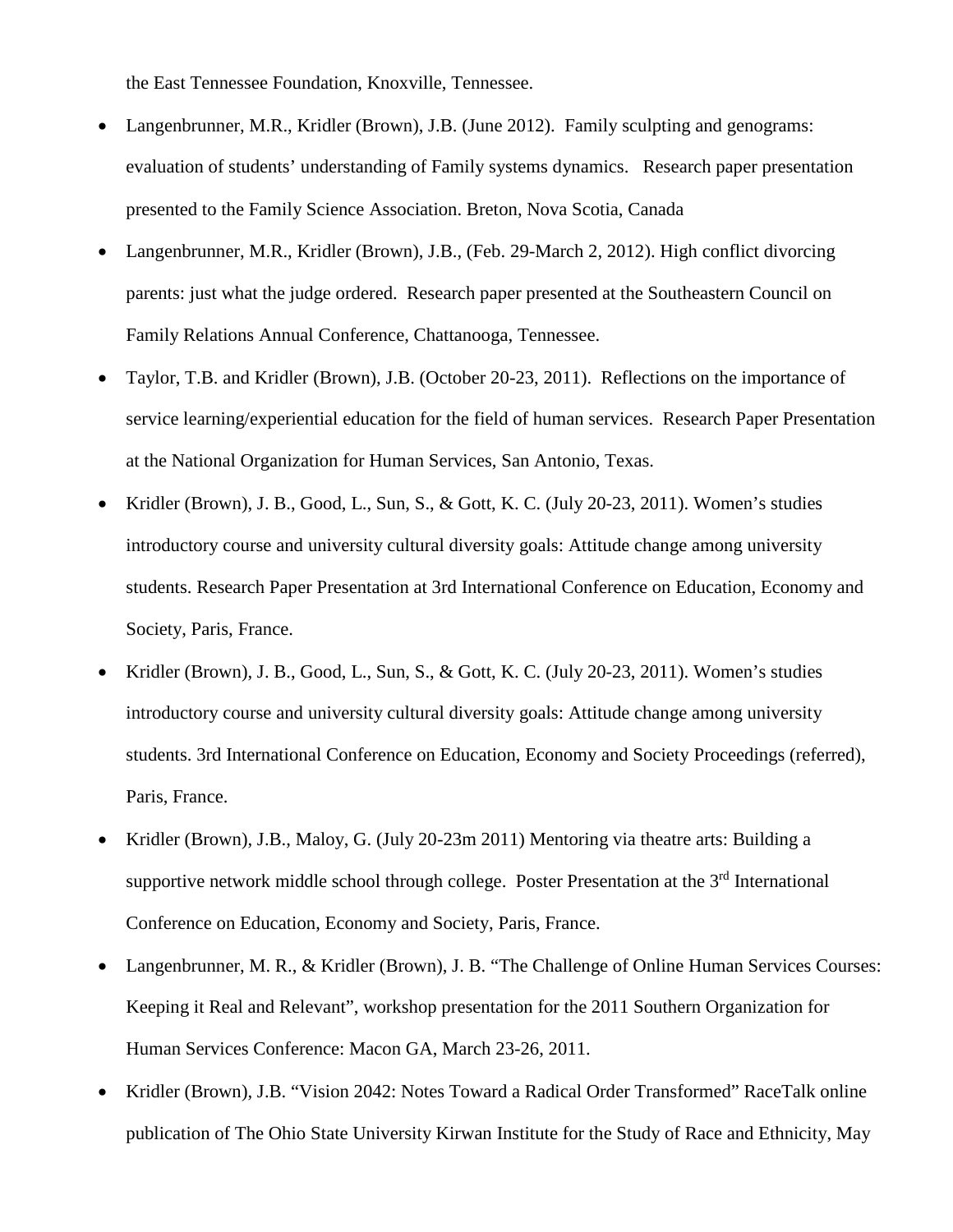2010.

- Cockerham,S., Blankenship,C., Langenbrunner,M., Kridler (Brown),J.B., Brooks-Taylor,T., "Reality Check 101" Presentation for Southern Organization for Human Services 35<sup>th</sup> Annual Conference, Concord, N.C., April 2010.
- Langenbruner,M., Cockerham,S., Kridler (Brown),J.B., Blankenship,C., "The State of the Profession: Are We on the same Page" Presentation for Southern Organization for Human Services 34th Annual Conference, Tampa, Florida, April 2009.
- Kridler (Brown), J., "The 1950's Woman: Dress, Adornment and the Social Order" manuscript in process
- Kridler (Brown), J.B. , Langenbrunner, M.R., Neef, K., Cutshaw, T.C.& Taylor, A. "Community House Cooperative: A Model for Collaboration and Building Partnerships with Community/Government Agencies, Universities, and Secondary Schools," Panel Presentation for Gulf-South Summit on Service Learning and Civic Engagement Annual Conference, Nashville, TN March 2008.
- Kridler (Brown) ,J.B. "The Sewing Circle: A Model for Community Collaboration," Paper presented for Community Based Models session at Appalachian Studies Association Conference, Maryville College, Maryville, TN March 23, 2007.
- Adams,E. & Kridler (Brown),J.B. "Utilizing Civic Engagement as a Tool for Building Resiliency Factors in Youth and Families" Paper presented for the Community Based Models session at the Appalachian Studies Association Conferences, Maryville, TN March 2007.
- Adams, E., Kridler (Brown), J.B. "A History of Socials Welfare in America" Appalachian Undergraduate Symposium oral presentation of poster project, Johnson City, TN March 2006.
- Adams, E. & Kridler (Brown), J.B. "Stabilizing Families to Strengthen Communities: Using Community Based Action Research to Develop Strategies for Increasing Civic Engagement in Citizens of Rural Appalachia" Annual Ronald McNair Symposium, Johnson City, TN August 2006.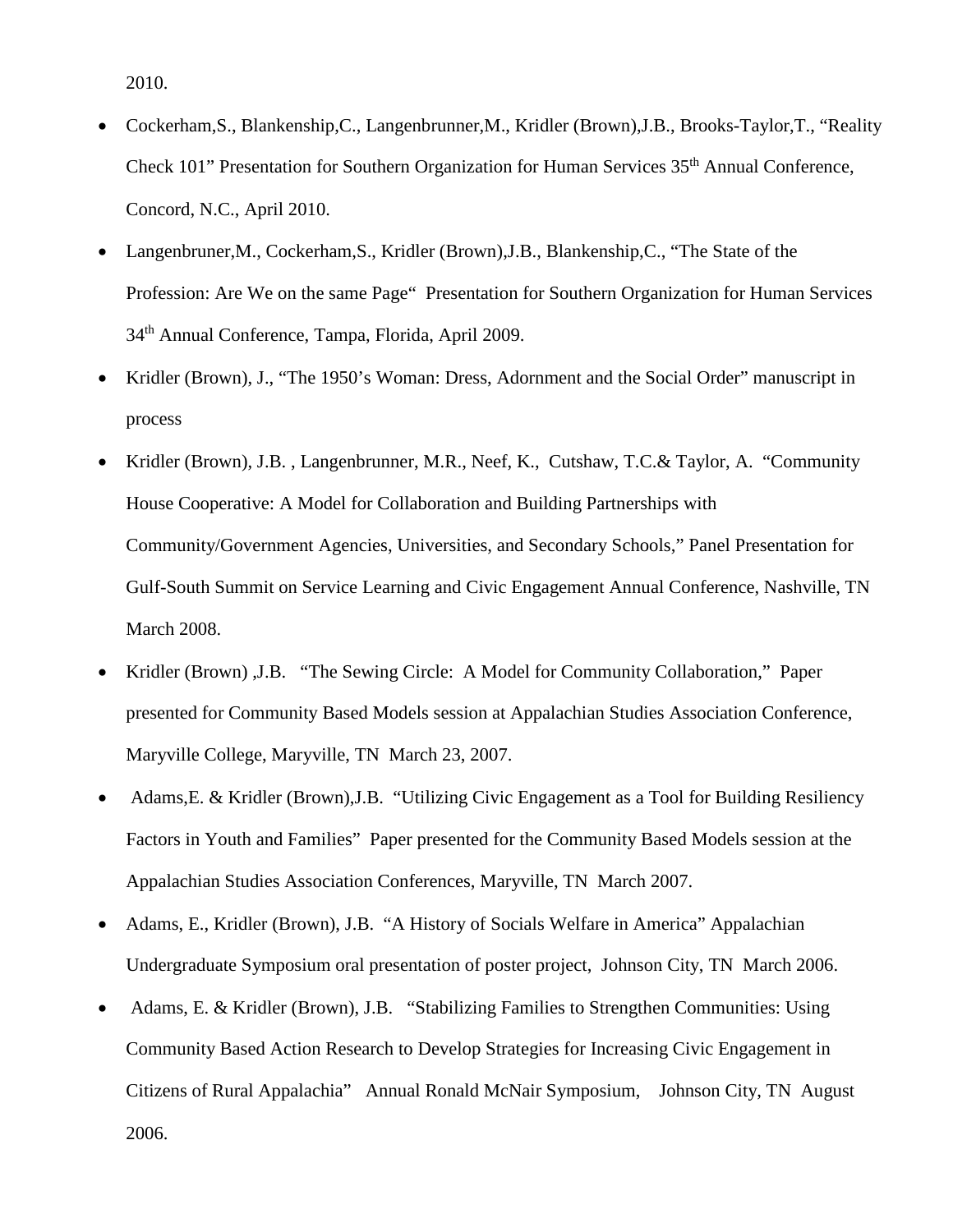- Reece, S., Lowe, E.F., Wachs,J., Kridler (Brown),J.B., "Increasing Diabetes Awareness through Educational Program in Adolescents," Journal of Nutrition Education and Behavior 2006.
- Carter, C., Kridler (Brown), J.B., Nutall, S. "The Sewing Circle: A Model for Community Collaboration" ( currently refining draft for submission in community engagement text).
- Kridler (Brown), J.B., Wyatt, M., Peters, C.A., "Early Childhood Reading Enhanced through University, College, and Childcare Facilities Partnership" Gulf-South Summit on Service Learning and Civic Engagement through Higher Education, April, 2005.
- Kridler (Brown), J.B., Lowe, E.F., Langenbrunner, M.R., "University, Medical School, School System Partnership Creates Cross Disciplinary Service-Learning Opportunities" Gulf-South Summit on Service Learning and Civic Engagement through Higher Education, April, 2005.
- Rogg, D. Bobeck, N; Kridler (Brown), Jamie B., et.al. "Sustaining Collaboratives: A Cross-Site Analysis of the National Funding Collaborative on Violence Prevention," *Journal of Evaluation and Program Planning. Vol. 27.3, 2004.*
- Kridler (Brown), J.B., "Justus Troupe Performance Poetry Group" (history, building the model and performance), Appalachian Studies Conference, Cherokee, NC, March 27, 2004.
- Kridler (Brown), J.B.; Lowe E.F; Heier,K.;Webb K., "Lessons Learned: Experiences Result in Curricula and Course Revisions," Gulf South Summitt on Service Learning, Civic Engagement, and Positive Youth Development, March 25, 2004.
- Lowe, E.F.; Kridler (Brown), J.B.; Webb, K.; Heier, K., "Youth Mentoring to Prevent Destructive Behaviors: A Partnership Between Higher Education and Secondary Students and Faculty," Gulf South summitt on Service Learning, Civic Engagement and Positive Youth Development, March 26, 2004.
- Kridler (Brown), J.B., "Defining Youth Violence and Identifying Strategies for Intervention and Prevention," "*Invited Research Presentation*," Appalachian Pediatrics Conference, Spruce Pine, North Carolina, April 2003.
- Kridler, Jamie B., "Identifying Children at Risk for Violence and Developing Practical Strategies for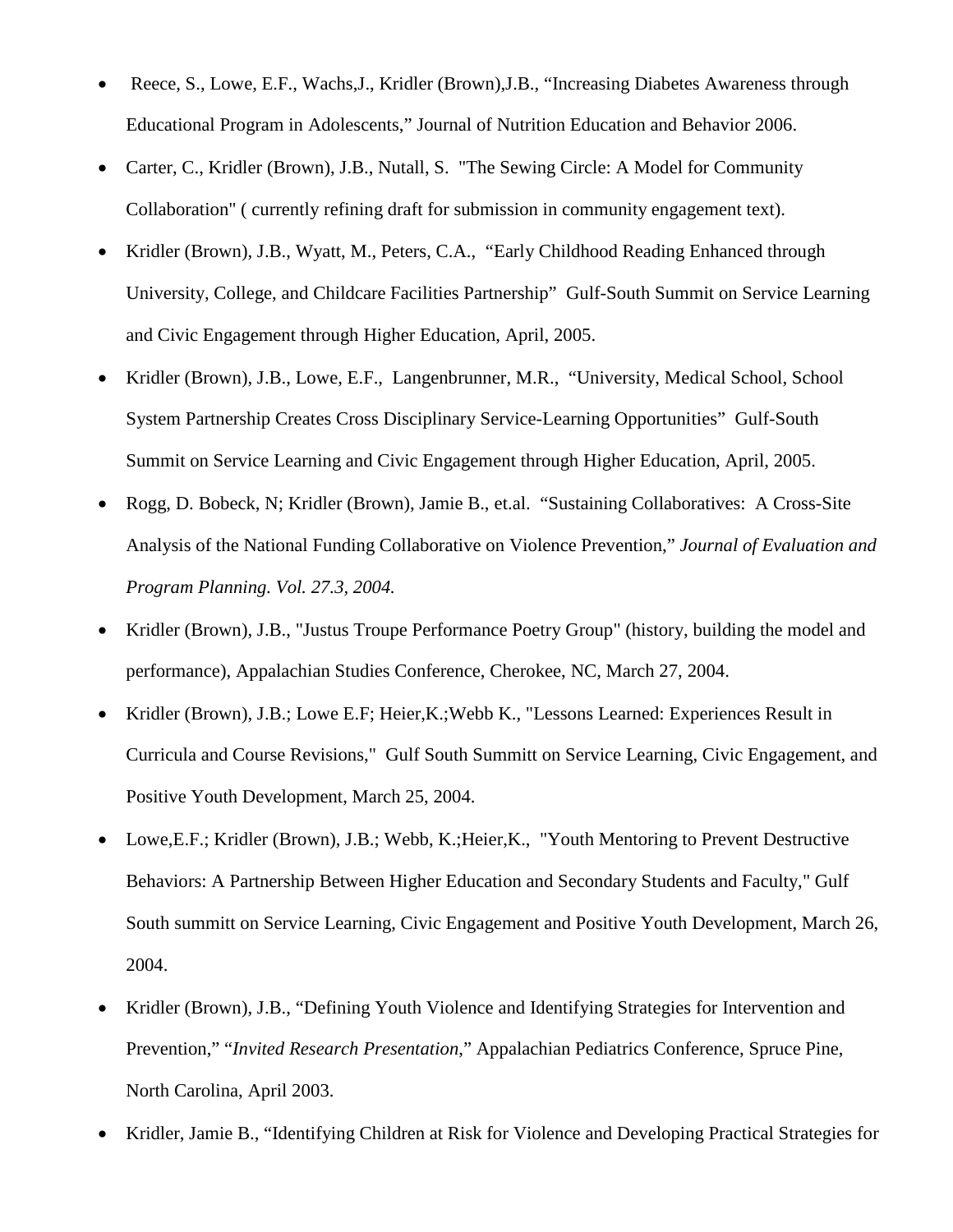Protective Factors," Workshop for Appalachian Pediatric Conference, Spruce Pine, North Carolina, April 2003.

- Blevins, K.; Lowes, E., Kridler (Brown), Jamie B., Langenbrunner, M. "The Impact of a Nutrition Education Curriculum on the Life Skills Knowledge of Juvenile Offenders in a Youth Center." Research Poster Session, Tennessee Association of Family and Consumer Sciences and Tennessee Extension Association of Family and Consumer Sciences, Annual State Conference, Johnson City, Tennessee April 2003.
- Kridler (Brown), Jamie B., Lowe, Elizabeth, "Integrating Service Learning and Community Partnerships Across Departmental Curricula," Research Presentation, Gulf South Summit on Service Learning Community Engagement, and Higher Education, Long Beach, Missouri, February, 2003.
- Kridler (Brown), Jamie B., "Senior Interns and Faculty Partnerships with Chamber of Commerce Research Projects," Research Poster Session, Tennessee Association of Family and Consumer Sciences and Tennessee Extension Association of Family and Consumer Sciences, Annual State Conference, Chattanooga, Tennessee, March 2002.
- Kridler (Brown), Jamie B., "Expanding Community Partnership Grants: Johnson City Brand Audit," Invited Presentation, District D Tennessee Association of Family and Consumer Sciences Annual Meeting, Sevierville, Tennessee, February 2002.
- Kridler (Brown), Jamie B., Burgess, J., "Johnson City Strategies for Marketing and Brand Audit," Research Presentation for Johnson City Chamber of Commerce and Convention and Visitor's Bureau, November 6, 2001.
- Kridler (Brown), Jamie B., "Survey to Help Create New Retail Image for Johnson City," Invited Editorial, Johnson City Business, Vol. 15, Number 5, October 2001.
- Kridler (Brown), Jamie B., "The Role of Family and Consumer Sciences Professional in Youth Violence Prevention Initiatives," Research Poster Session, Family Relations and Human Development/Family Economics and Resources Management National Conference, Providence,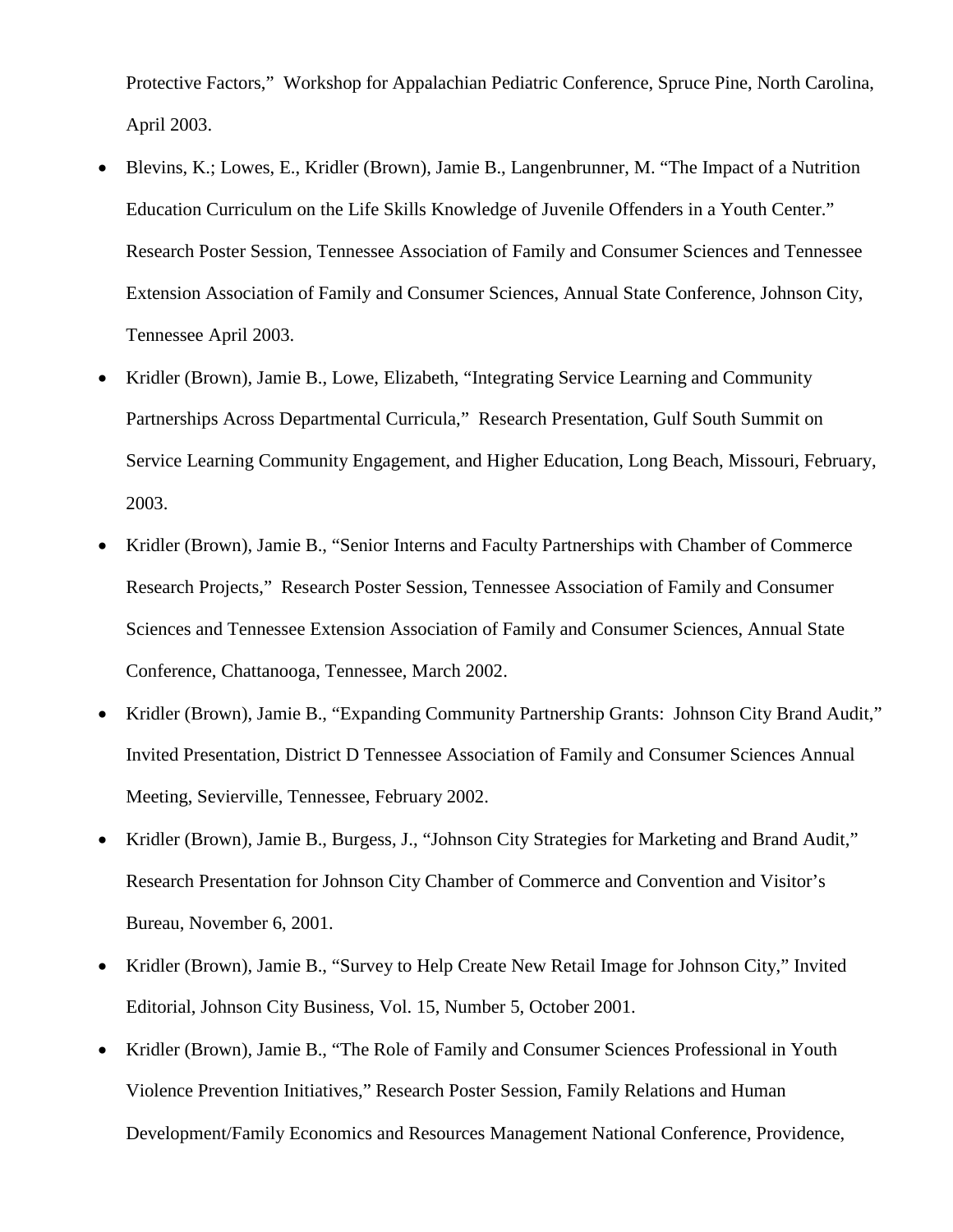Rhode Island, June 2001.

- Kridler (Brown), Jamie B., "The Role of Family and Consumer Sciences Professionals in Youth Violence Prevention Initiative," The Journal of Family Relations and Human Development and Family Economics and Resources Management (Biennial, Volume 4, 2001).
- Kridler (Brown), Jamie B., "Impact of In-School Programs on High Risk Children, Research Poster Session, Tennessee Extension Association of Family and Consumer Sciences/Tennessee Association of Family and Consumer Sciences Annual State Conference, Murfreesboro, Tennessee, March 2001.
- Kridler (Brown), Jamie B., and Hickson, T.M., "Cocke County Lives and Heritages: Youth Video Project," Research Presentation Session, Appalachian Studies Association Conference, March, 2000.
- Kridler (Brown, Jamie B., "Evaluating Youth Violence in a Rural Community," Research Presentation National Funding Collaborative on Violence Prevention National Meeting: Linking Practices and Evaluation in Comprehensive Community Based Violence Prevention Efforts, Washington, D.C., February, 2000.
- Kridler (Brown), Jamie B., "An Intergenerational Approach to Curtailing the Pollution of a Major Corporation: The Case of the Pigeon River and the People of Cocke County." Research Session. Southern Appalachian Man and the Biosphere (SAMAB), Summer, 1997.
- Kridler (Brown), Jamie B., "An Intergenerational Approach to Curtailing the Pollution of a Major Corporation: The Case of the Pigeon River and the People of Cocke County," SAMAB Proceedings, Summer, 1997.
- Kridler (Brown), Jamie B., "Youth Violence and Community Connectedness: A Solution?" Community Research Session, National Funding Collaboration on Violence Prevention, Spring, 1997.
- Kridler (Brown), Jamie B., and Scarborough, S., "A Training Manual for Artists: Introduction to Looking Class Players," 1996, Project Arts Builds Learning Experience (ABLE).
- Cummings, K., Kridler (Brown), Jamie B., "A Method for Evaluating Retail Training and Development Programs," Research Poster Session ACPTC – National Conference, Fall, 1989.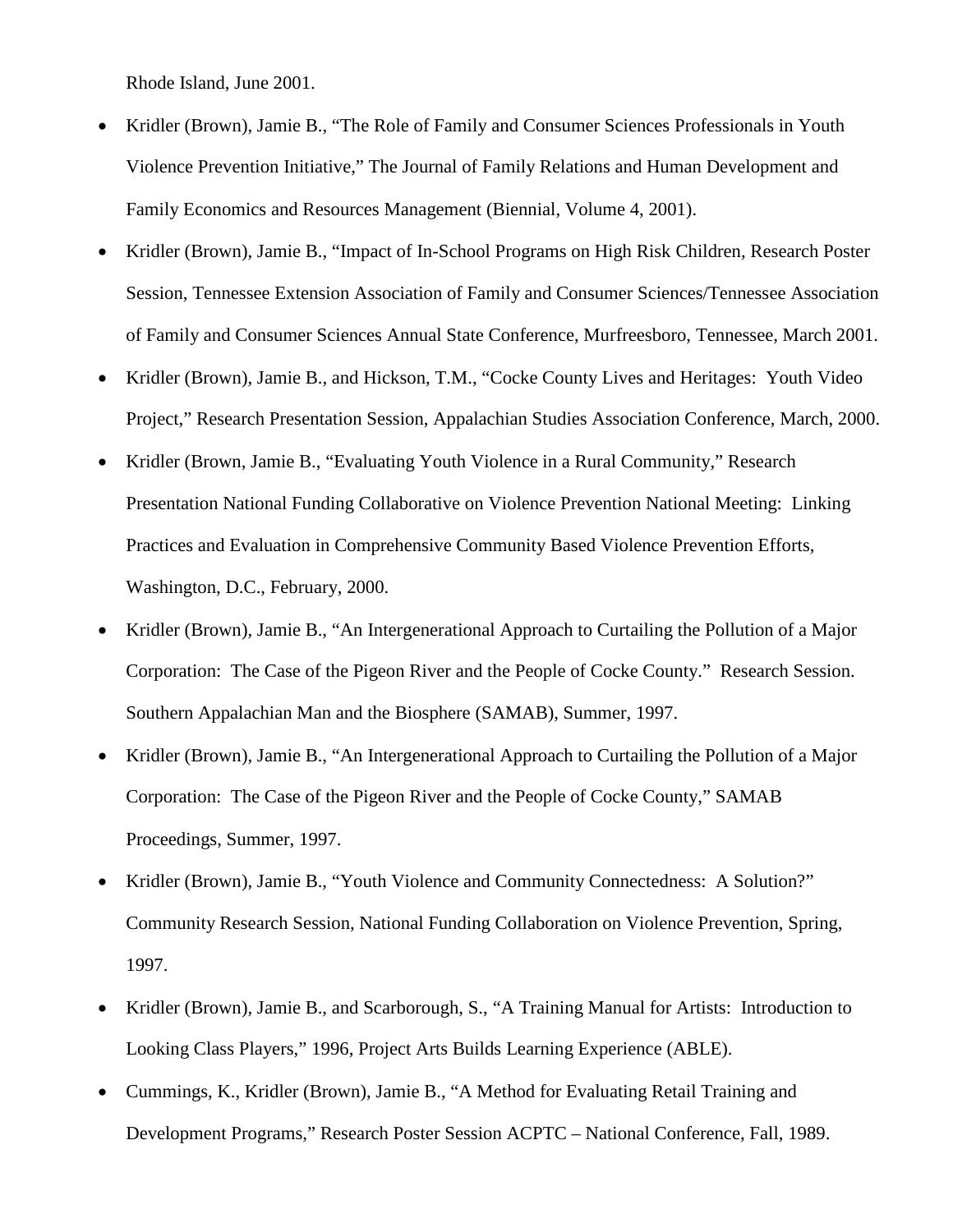- Drake, M.F., Kridler, (Brown) Jamie B., and Wadworth, L.C., "Insulation Apparel in Consumer Satisfaction Model," ACPTC Proceeding Oct. 1989.
- Drake, M.F., Kridler (Brown), Jamie B., and Wadsworth, L.C., "Insulated Apparel in Consumer Satisfaction Model," Research Poster Session ACPTC National Conference, Fall, 1989.
- Kridler (Brown), Jamie. B., Drake, M.F., and Wadsworth, L.C., "Retail Consumer Profiles Developed from Real-Buy Situation," Presentation ACRA – Conference 1989, Boston, Massachusetts.
- Drake, M.F., Kridler (Brown), Jamie B., and Wadsworth, L.C. Consumer Acceptance and Preferences for Non-Woven Thermal Insulation Material," Exxon Chemical Company Seminar, 1988, Baytown, Texas.
- Brown/Havasy,Jamie B., "Male Fashion Innovators: Sex-Role Type." ACPTC Combined Proceedings, pp.\_\_, Ames, Iowa, October, 1985.
- Brown/ Havasy, Jamie B., "Male Fashion Innovators: Sex-Role Type." Research Poster Session, ACPTC-CR Conference, Fall, 1985.

# **Creative Efforts**

- Kridler, J.B., Roberts, A.D., "FACS Quilt Project : Testing the Sewing Circle Collaborative Model
- Kridler. J.B., Woods, M. "Hospital Bound," Juried Textile Exhibit, Tennessee Association of Family and Consumer Sciences and Tennessee Extension Association of Family and Consumer Sciences, State Annual Meeting, Mar. 2005 (accepted but unable to exhibit due to campus obligations)
- Kridler, J.B. "Dancing Angels," Juried Textile Exhibit, Tennessee Associaiton of Family and Consumer Sciences and Tennessee Extension Association of Family and consumer Sciences, State Annual Meeting, Paris Landing, Tennessee, April, 2004.
- Kridler, Jamie B., "Grandmas, Quilts, and Bunnies," Juried Textile Exhibit, Tennessee Association of Family and Consumer Sciences and Tennessee Extension Association of Family and Consumer Sciences, State Annual Meeting, Johnson City, Tennessee, April 2003.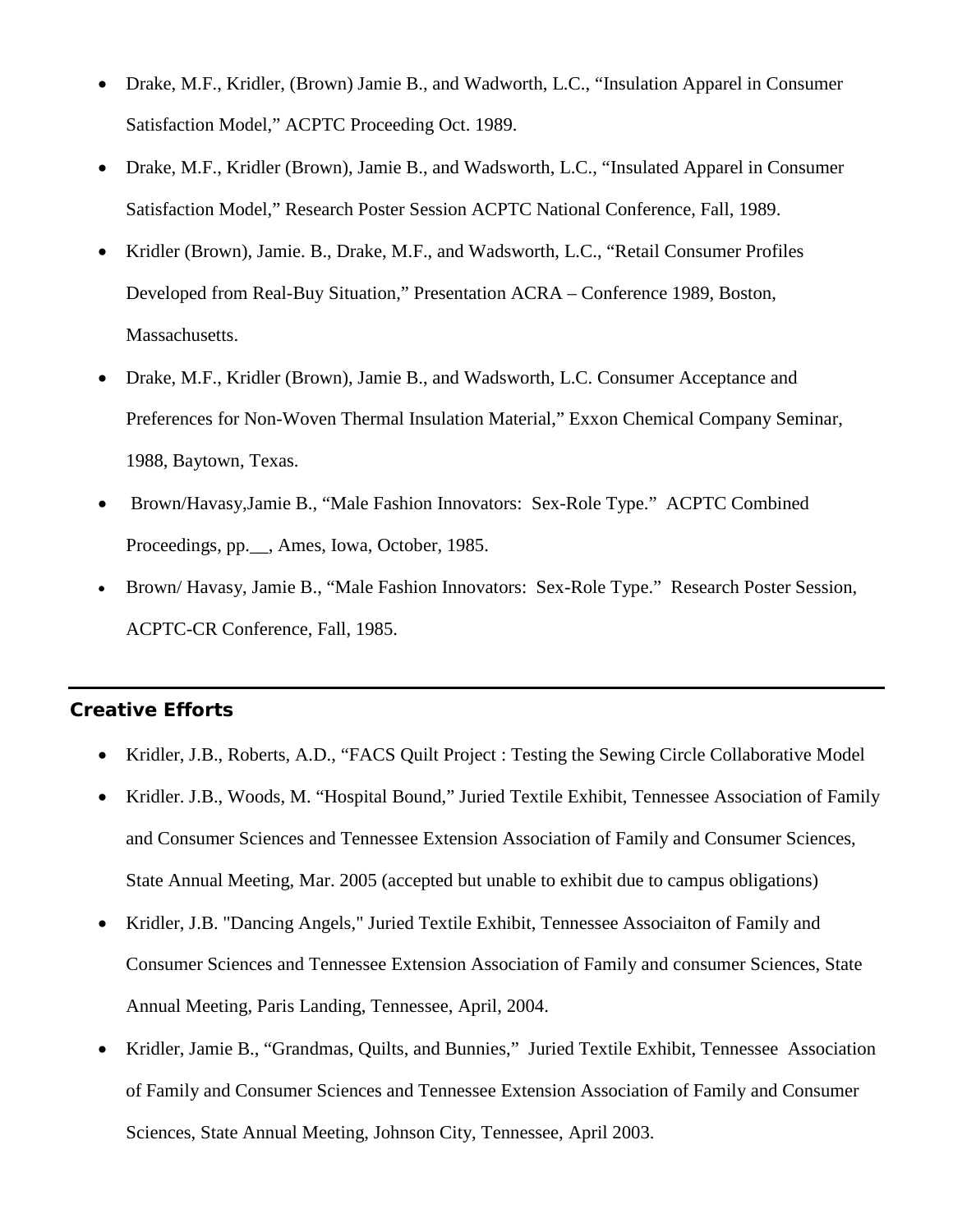- Directed: "Twelve Angry Men" Newport Theatre Guild 2009 public performance and Cocke County High School Cosby High School social studies/English class performances, 2009
- Directed "A Midsummer Night's Dream," a production of Cast and Crew Theatre, 2001.
- Directed "Steal Away Home," a production of Cast and Crew Youth Theatre during Black History Month for Cocke County school children.
- Created Munchkin Theatre for Cocke County children ages 4-8.
- Arts Alive: Summer camp drama coach 1994, 1995, 1996, 1997, 1998, and 1999.
- Junior Arts Alive, Summer camp drama coach, 1995, 1996, 1997, 1998 and 1999.
- Created and directed "Looking Glass Players" through Project Arts Builds Learning Experience. (Project ABLE).
- Newport Theatre Guild Costume designer for Guys and Dolls; Crimes of the Heart; Carousel; Rumors; Fiddler on the Roof; Come Back to the Five and Dime, Jimmy Dean, Jimmy Dean, Music Man, The Odd Couple, the Sunshine Boys, Oliver, Harvey, Bus Stop, Streetcar Named Desire, Divorce Southern Style, A Christmas Carol, Plaza Suite, A Doll's House, My Fair Lady, The Odd Couple (female version), First Baptist of Ivy Gap, Twelve Angry Men, Charlie and the Chocolate Factory, The Wizard of Oz, Bye, Bye Birdie, Christmas Gifts, The Tall Woman: The Good Doctor; Summer Magic (world premiere)
- Niswonger Performance Arts Center costume design with Barbara Holt :River Song: The Adventure of Tom Sawyer" world premiere.
- Morristown Theatre Guild Costume designer for Move Over Mrs. Markham.
- Miami University Dance Theatre- designed numerous costumes, 1981.
- Miami University Annual Ice Show Designed 200 costumes for Bicentennial Show including star Scott Hamilton.
- Walter's State Community College Costumes Designer for Camelot, The Good Doctor, The Picture of Dorian Gray, Romeo and Juliet, The Tall Woman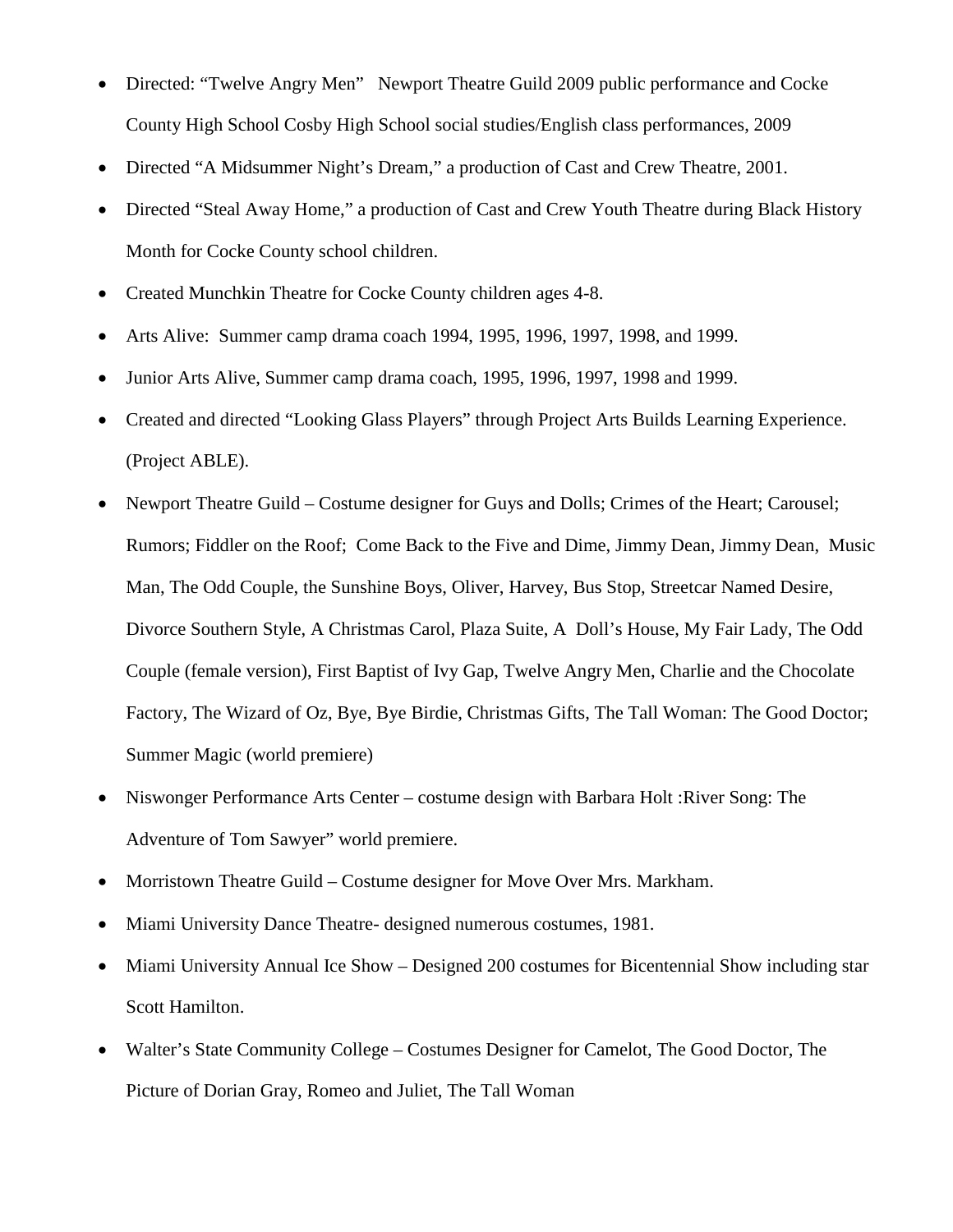#### **Research and Funded Grants**

- Women's Fund of East Tennessee Needs assessment and program evaluation (2012-2014)
- Project: Positive Alternatives to School Suspension community collaboration with Community House Cooperative as organizing partner and fiscal agent (funding pending from East Tennessee Foundation 2012-2014)
- Project: Fourth Judicial District Court Clinic partners with First Judicial District Court Clinic Coordinator and Community House Cooperative – ( funded through Tennessee Administrative Offices of the Court Dispute Resolution, Parent Education and Mediation Funds (2006- present)
- Project: SPF SIG State of Tennessee Alcohol and Drug Abuse Prevention Grant for Data Collection and Process Step completion(funded \$120,000 July 2008-Oct. 2009)
- Project: Community Coalition on Substance Abuse Prevention Cocke County through Community House Cooperative, State of Tennessee Drug Prevention Funds ( funded \$100,000.00 for 2007-2008)
- Project: The Reality Theatre Project with Jordon Woods-Robinson, for JustUs Troupe a division of Community House Cooperative ( funded \$2,000 through the Tennessee Arts Commission Arts Builds Community Fund)
- Project: The Community Food Network of East Tennessee Co-authored for Cocke Community House Cooperative with Steve Hodges (Hancock- Jubilee Project) and Sally Clausen (Greeneville – Rural Resources) (submitted to USDA March 2005)
- Project: Smart Growth (EPA funded program for Cocke County Youth in cooperation with University of Tennessee Extension, Social Work and Community House Cooperative)
- Project: Community Prevention Initiative: Northwest After Care Program (funded for 2004,-2006)
- Project: Community Prevention Initiative: Edgemont Social Work and After Care Program (2003) Funded: State of Tennessee through block grant of the Federal Drug Prevention Fund (\$812,000 over seven years) Co-authored proposal with Crystal McGaha.
- Project: Evaluation of Time Management and Resource Allocation for Community House Cooperative: Community Development Co-operatives (2003). Funded: East Tennessee State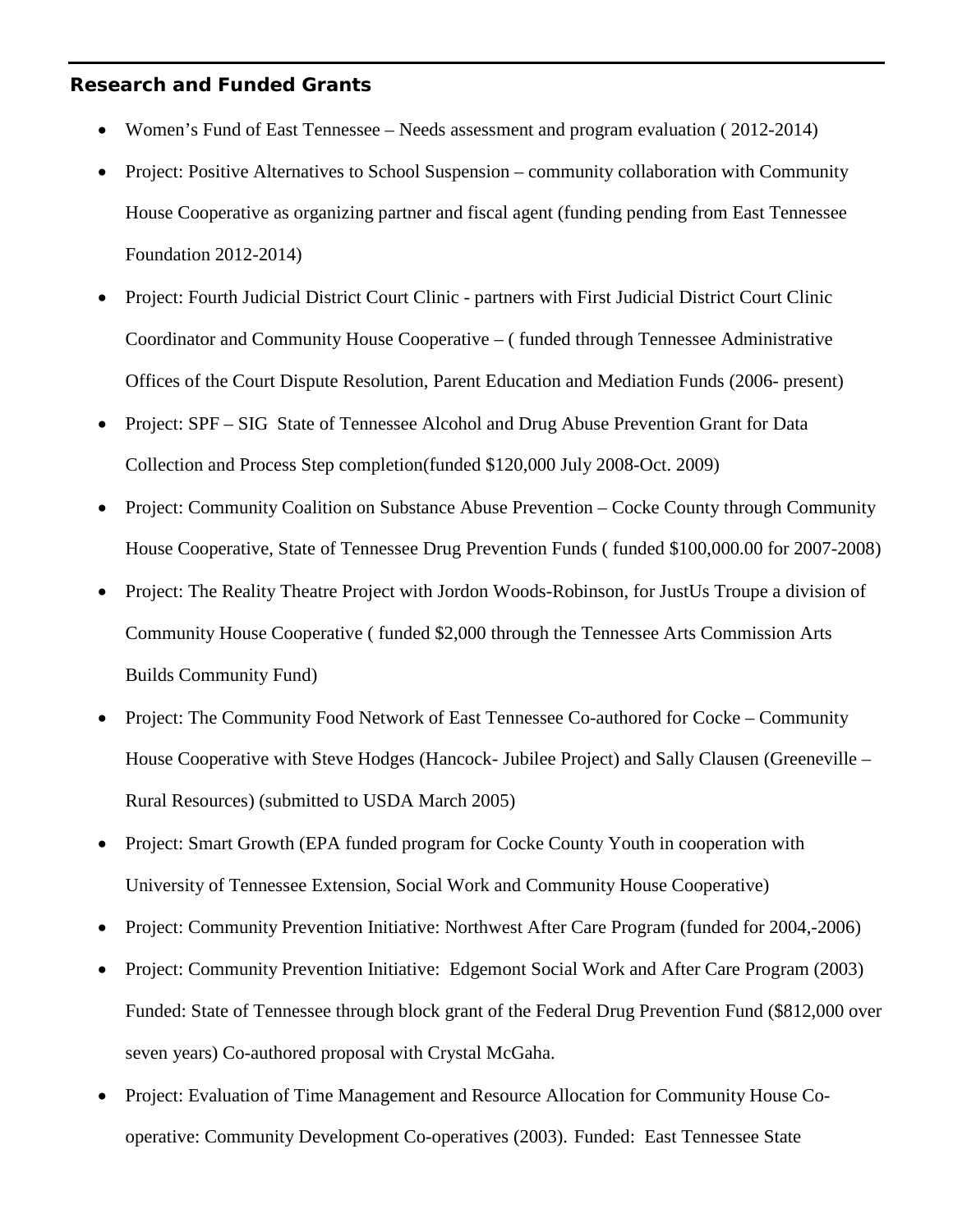University Department of Applied Human Sciences for \$5,000

- Project: Building Community Capacity for Economic Development (2002). Funded: Community House Cooperative: Community Development Corporation by Watt Family Foundation (\$45,000), co-authored proposal with Camilla Carter.
- Project: Planning Grant for Community Sustainability in Cocke County (2002). Funded: Community House Cooperative: Community Development Corporation by Mary Reynolds Babcock Foundation (\$15,000), co-authored with Camilla Carter.
- Project: Tennessee Evaluation for National Funding Collaborative on Violence Prevention (2001– present). Funded: East Tennessee State University Department of Applied Human Sciences (\$46,000).
- Project: Broad Audit for Johnson City Convention and Visitor's Bureau (2000). Funded: East Tennessee State University Department of Applied Human Sciences (\$7,500).
- Project: Study to Improve Retail Strategy for Johnson City Retail Council (2000). Funded: East Tennessee State University department of Applied Human Sciences (\$1,200).
- Project: Evaluation of Youth Programs for Community House Cooperative Community Development Corporation. (2000). Funded: East Tennessee State University Department of Applied Human Sciences (\$5,000).
- Project: Youth Violence Prevention and Community Engagement (1999). Funded: National Funding Collaborative on Violence Prevention (\$150,000).
- Project: Youth Violence Prevention Activities in Cocke County Communities and Knoxville Housing Developments (1996).Funded: National Funding Collaborative on Violence Prevention (\$250,000 over two years).
- Project: Governor's Prevention Initiative: Del Rio Care After Project: School Program and Northwest Social Worker. Funded: State of Tennessee through block grant of the Federal Drug Prevention Fund (\$476,000 over seven years).
- Project: Community Listening Project on Violence Prevention for Cocke County, and three housing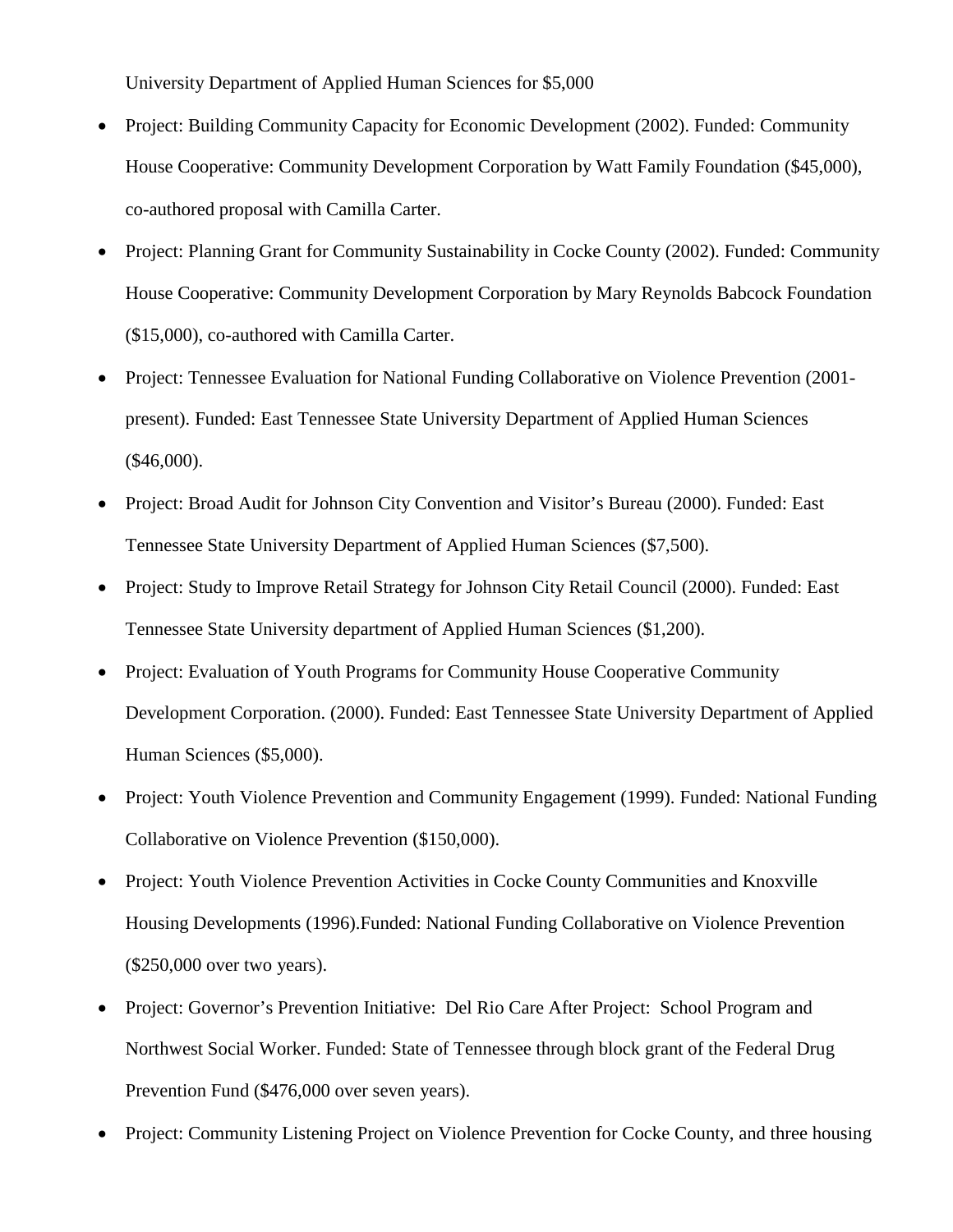developments in Knox County (East Tennessee Foundation, 1995-1996). Funded: National Funding Collaborative on Violence Prevention, Washington, DC (\$80,000).

- Project: Developing a Training Program in Communication Skills (Kridler and Kridler, 1990-1991). Funded: Estee Lauder
- Project: Development a Retail Management Training Program and Manual (Kridler and Kridler, 1990) Funded: Proffitt's Department Store
- Project: Developing a Retail Store Training Program and Manual (Kridler and Kridler,1990) Funded: Proffitt's Department Store
- Project: Developing a Program to Instruct Retail Buyers in Negotiation Skills (Kridler and Kridler, 1990) Funded: Proffitt's Department Store
- Project: An Investigation for Training Needs of Managerial Personnel at Proffitt's Department Store (Cummings and Kridler, 1989).
- Project: "Consumer Awareness and Perception of Apparel Thermal Insulation Materials." (Drake, Kridler, Wadsworth).
- Proposal: "Consumer Perceptions of Thermal Insulation Materials in Apparel: Phase I." (Drake, Kridler, Wadsworth). Funding: May, 1987 proposal resulted in \$5,333 from the Center For Materials Processing Indirect funding from Exxon research accounts resulted in \$8,000+.
- Proposal: "Feasibility of Forming a Vertically Integrated Textile Products Consortium to Study Consumer Issues," (Drake, Kridler, and Wadsworth). Funding: Human Ecology Faculty Grant, \$2,100
- Proposal: "Consumer Awareness and Perception of Apparel Thermal Insulation Materials: Phase II, III and IV" (Drake, Kridler, Wadsworth) submitted to the Center for Material Processing and Research Office. Funding: Center for Material Processing, College of Human Ecology and Department of Textiles, Merchandising and Design, \$7,600.
- Project: "Male High School Athletes and Non-Athletes Use of Information Sources, Reference Group, and Fashion." (Kridler and Branam)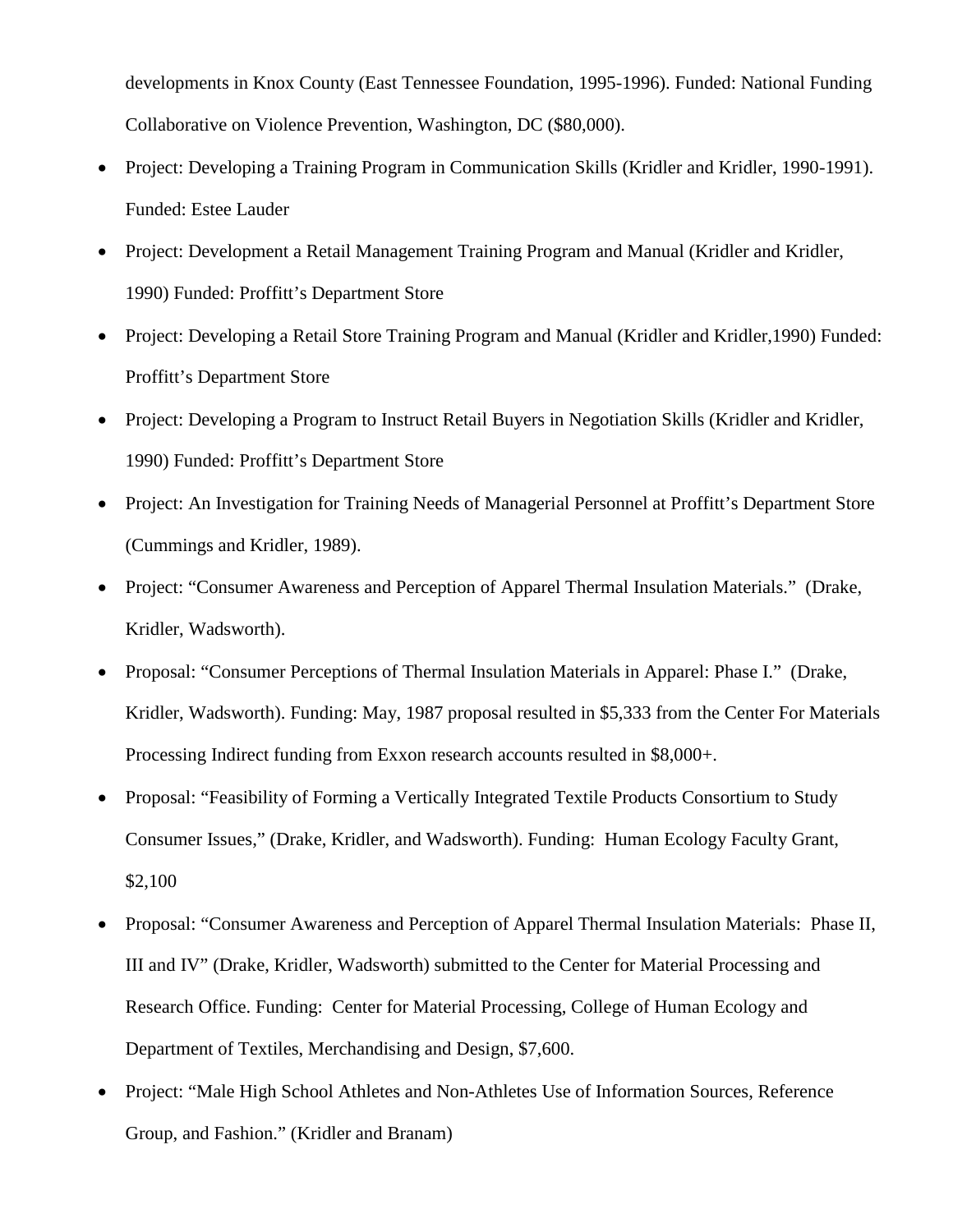- Project: "Fieldworkers and Retail Recruiters Satisfaction with TMD Curriculum and Field Experience" (Kridler and Dillard).
- Proposal: "Developing a Model Research Study to Investigate Positioning Strategies for New Proffitt's Department Stores Markets." (Kridler and Dillard, Spring, 1988) Funding: Proffitt's Department Stores, \$9,200.

## **Graduate Status and Certification**

- Certificate of Human Subjects Research Compliance Training 2003, 2006, 2009, 2012, 2015
- Member of Graduate Faculty at East Tennessee State University

# **Professional Contributor**

• Principles for Evaluating Comprehensive Community Initiatives, The Association for the Study and Development of Community, June 2001. (Chavis,D.)

# **Popular Media**

- Contributor: Action 10 News and Knoxville News Sentinel, Various reports on the pollution of the Pigeon River and the effects on families and children. Contributor: Action 10 News reports on Domestic Violence, Non-violent Relationships and Child Abuse.
- Contributor: Various articles on Child Abuse and Domestic Violence in East Tennessee.
- Contributor: "Clothes for Careers" by Stephanie Piper, The Knoxville Journal (October 10, 1985).
- Contributor: "Strolling Sideline in Style" by Kim Boatman, The Knoxville News Sentinel (November 16, 1985).

# **Seminars and Conferences**

Participant and Presenter - 27<sup>th</sup> annual Youth At-Risk Conference, Savannah, GA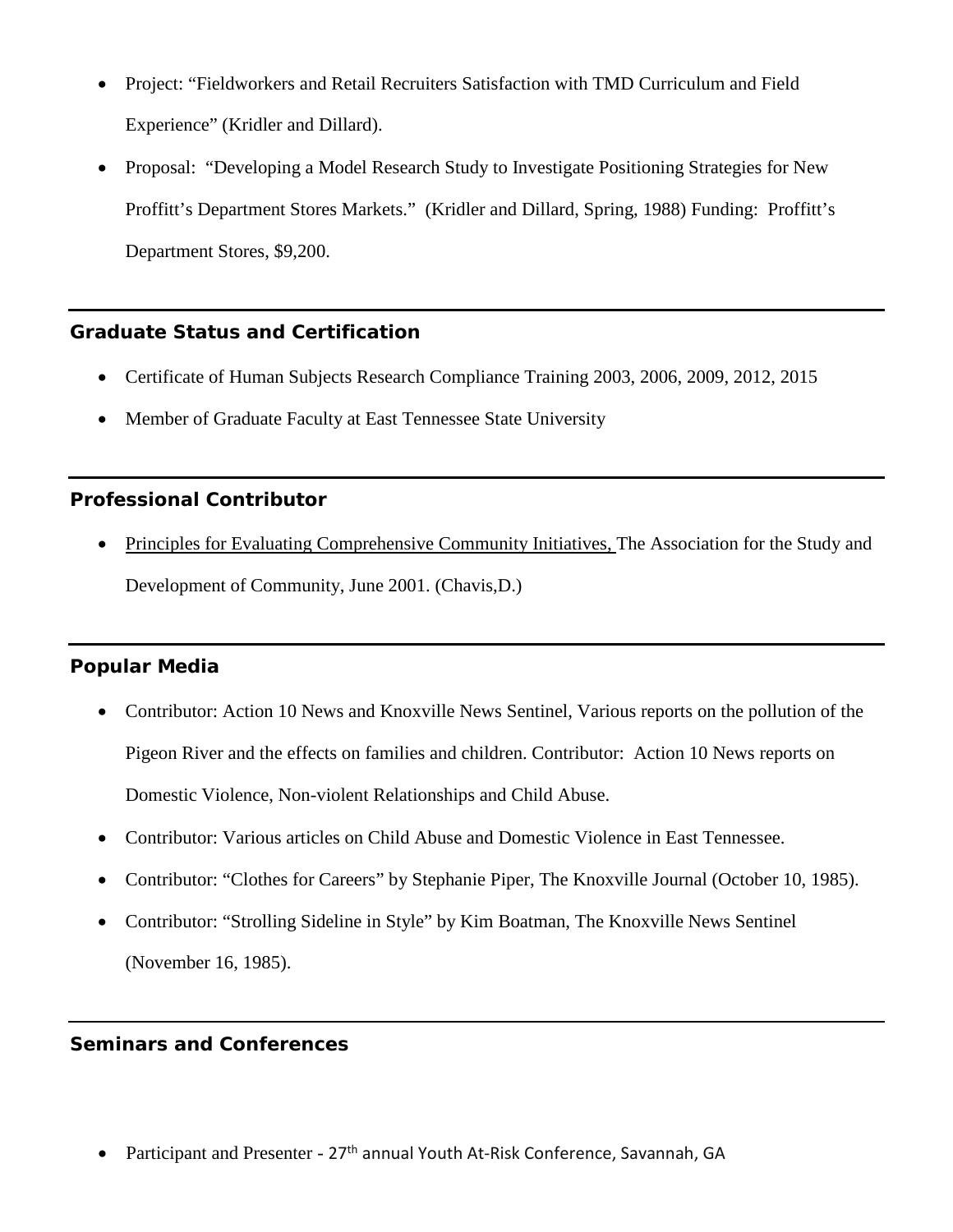- Participant and Presenter Southeastern Women's Studies Annual Conference, Boca Raton, FL
- Participant and Presenter Mildred Haun Conference : Appalachian Literature, Culture and Scholarship (Feb 6-7, 2015)
- Participant and Presenter National Counsil on Family Relations Conference, Baltimore, Maryland ( Nov.19-22, 2014)
- Participant and Presenter Mildred Haun Conference : Appalachian Literature, Culture and Scholarship (Feb. 7-8. 2014)
- Participant and Presenter Family Science Association Annual Conference, Annapolis, Maryland ( June 2013)
- Participant and Presenter Southern Organization for Human Services Conference, New Port Richey, Florida (April, 2013)
- Participant and Presenter Family Science Association Annual Conference : Breton, Nova Scotia, Canada (June, 2012)
- Participant and Presenter: National Conference National Organization for Human Services, San Antonio, Texas (Oct. 2011)
- Participant and Presenter: 3<sup>rd</sup> International Conference on Education, Economy and Society, Paris, France (2011)
- •
- Participant and Presenter: Southern Organization of Human Services Conference, Macon, GA (2011)
- Participant and Presenter: Southern Organization of Human Services Conference, Concord, NC (2010)
- Participant and Presenter: Southern Organization of Human Services Conference. Tampa, Florida (2009)
- Participant: Association of Family & Conciliation Courts and National Council of Juvenile & Family Court Judges, Applications for High Conflict Families – Domestic Violence and Alienation,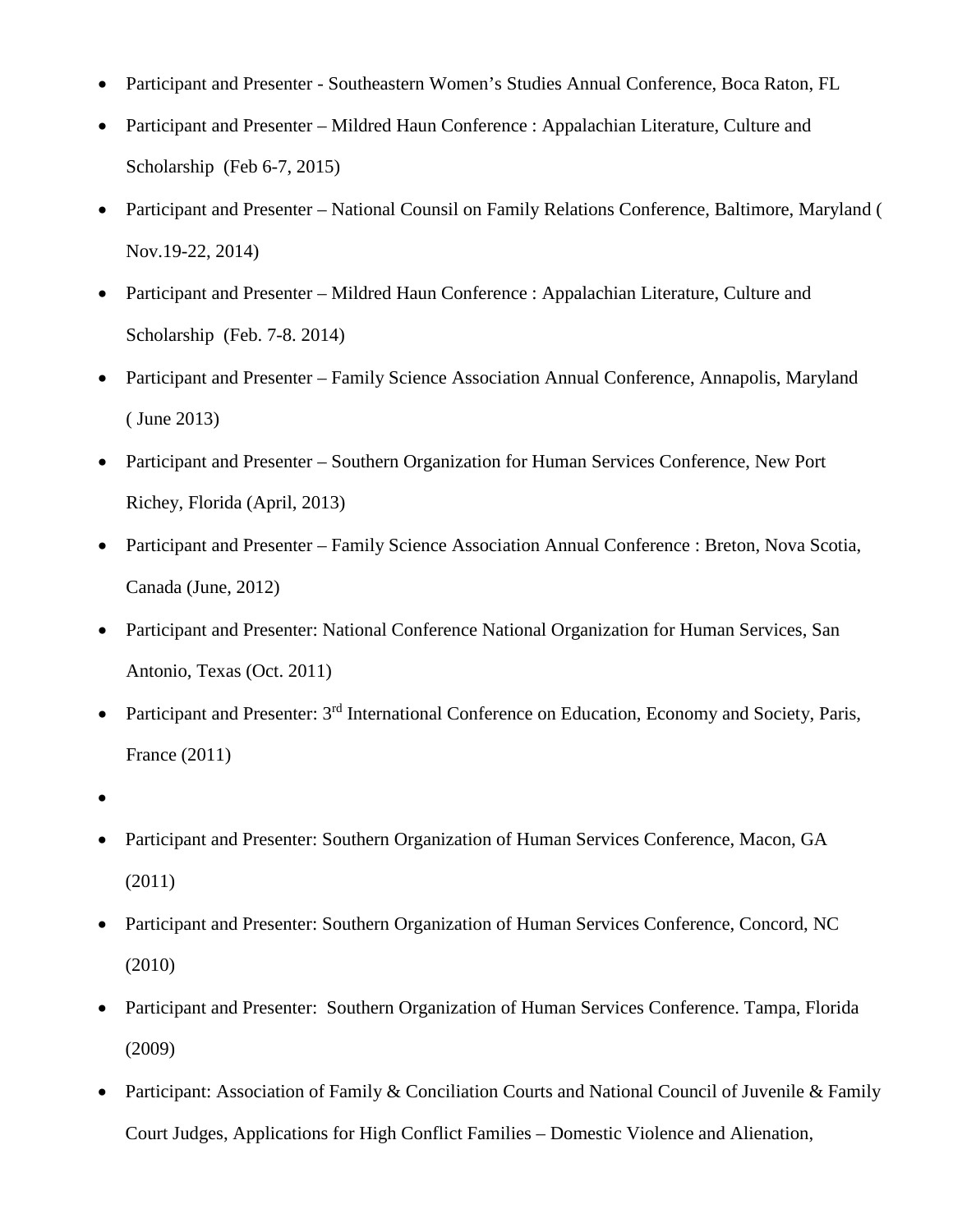Columbus, Ohio (September 27-29, 2007)

- Participant: Community Engagement National Gathering, Berea College, June 2004.
- Participant: America Association of Family and Consumer Sciences National Conference (2003).
- Participant & Presenter: Appalachian Pediatrics Conference (2003).
- Participant& Presenter: Appalachian Studies Conference (2004, 2001)
- Participant: Rural College/Community Summit sponsored By Maryville College, Annie 15. Casey Foundation August (2002)
- Participant: Council of Administration of Family and Consumer Sciences (2001 and 2003).
- Participant & Presenter: Tennessee Association of Family and Consumer Sciences Annual Conference (2004,2003, 2002, 2001)
- Participant: Appalachian Community Fund 15<sup>th</sup> Anniversary Celebration Strawberry Plains, Tennessee 2002.
- Participant: National Funding Coordinator of Violence Prevention Annual Conference (1997-2002).
- Participant & Presenter: District D Tennessee Association of Family and Consumer Sciences Annual Meeting (2004, 2003, 2002, 2001).
- Participant & Presenter: Gulf Summit for Service Learning (2007, 2008, 2007, 2005, 2004, 2003).
- Invited Participant: Gore Family Reunion IV Seminar, Families and Seniors, Nashville, Tennessee, November 2000.
- Invited Participant: Gore Family Reunion VII Seminar: Families and Health, Nashville, June 1998.
- Invited Participant: Gore Family Reunion VI Seminar: Families and School, Nashville, June 1997.
- Participant: Gore Family Reunion V Seminar: Families and Work, Families and School, Nashville, June 1996
- Participant: Stand for Children (organizer Cocke County group 1996).
- Participant: National Funding Collaboration on Violence Prevention, Seminars: Washington, D.C., June 1995; Washington DC, October 1995; New Orleans, Feb. 1996; Washington DC, Feb. 1997, Fort Worth, Mar. 1999.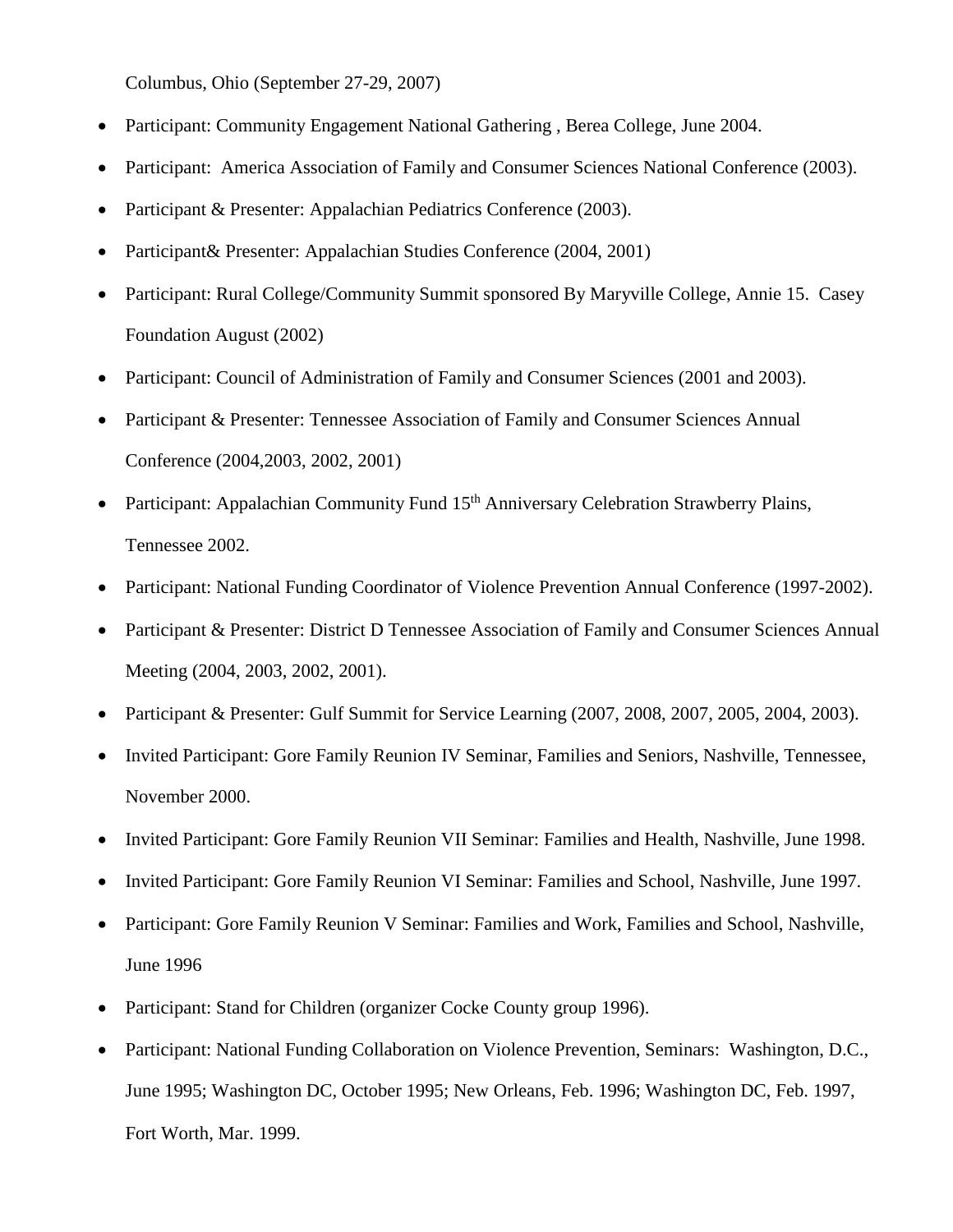- Participant: National Funding Collaboration on Violence Prevention Seminar Training for Local Evaluators, Washington DC May 1996.
- Presenter: Head Start In-service (Douglas Cherokee) Children And Domestic Violence, Fall 1993; Conflict Resolution, Fall 1996; Anger Management and Conflict Resolution, Fall 1998.
- Presenter: CASA (Court Appointed Special Advocate) East Tennessee; Identification of Child Victims of Domestic Violence, Fall 1993 – 1999.
- Participant: Children Defense Fund National Conference, Washington D.C. (1993-Washington, 1994-Cincinnati, 1995-Seattle; 1996-Washington; 1999-Houston).
- Participant: "Children Who Molest" Seminar. University of Tennessee, Chattanooga, 1993.
- Presenter: SE Conference on Domestic Violence, Working with Children in Shelters (Fall 1992) Chattanooga Tennessee.
- Presenter: "Male Fashion Innovators: Sex-Role Type and Lifestyle Characteristics." TMD
- Participant: Association of College Professors of Textile and Clothing Regional Conferences (1981, 1982, 1984, 1985 and 1987).
- Participant: Association of College Professors of Textile and Clothing National Conferences (1980).
- Participant: National Retail Merchants National Conference and American Collegiate Retailer Conference, New York, 1979, 1980, 1986).
- Presenter: "Male Fashion Innovators: Sex-Role Type." Poster Presentation for Human Ecology Board of Visitors (November 1985).
- Panel Member: "The Job Search Process Workshop" for Human Ecology Graduate Students (January, 1986).
- Participant: Human Ecology Varsity Visit (Fall 1985, 1986).
- Participant: UTK Faculty/Mentors Seminar Series (1986-1987).
- Invited Guest: Parisian's Breakfast with the President Donald Hess, December, 1986.
- Coordinator: Graduate Teaching Assistants Seminar on Instruction for TMD Department (1987- 1988).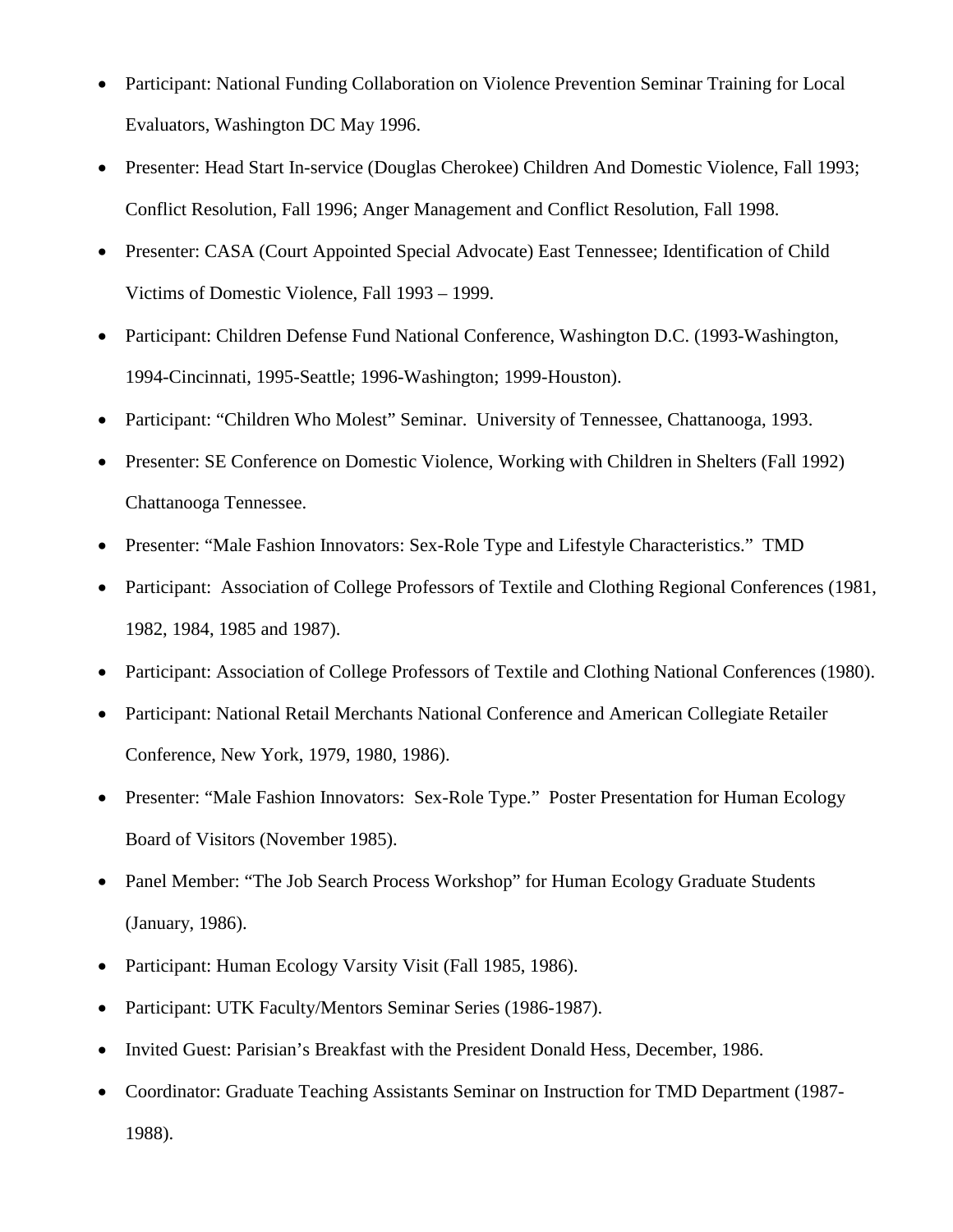# **Professional Affiliations**

- National Council on Family Relations 2014-present
- Family Science Association 2012-present
- National Organization for Human Services 2008-present
- Southern Organization for Human Services 2008 present
- American Association of Family and Consumer Sciences 1999-2008.
- Tennessee Association of Family and Consumer Sciences 1999-2008.
- Children's Defense Fund (1992-present).
- Tennessee Task Force Against Domestic Violence (1992-present).
- American Collegiate Retailer's Association (1979-1991).
- Association of College Professors of Textile and Clothing (1979-1990).
- American Association of Textile Chemists and Colorists (1976-1982).
- American Home Economics Association (1978-1982)
- Kappa Omicron Nu Honor Society

## **Honors**

- East Tennessee State University Clemmer College of Education Outstanding Service Award (2015)
- East Tennessee State University Distinguished Faculty Award for Distinguished Achievement in Teaching (2009)
- Iota, Iota, Iota Women's Studies National Honor Society 2010-present)
- East Tennessee State University, Clemmer College of Education , Outstanding Teaching Award (2008-2009)
- State of Tennessee New Achiever's Award: Tennessee Association of Family and Consumer Sciences (2004) - Nominee for National Award
- District D Tennessee Outstanding Service Award: Tennessee Association of Family and Consumer Sciences (2004)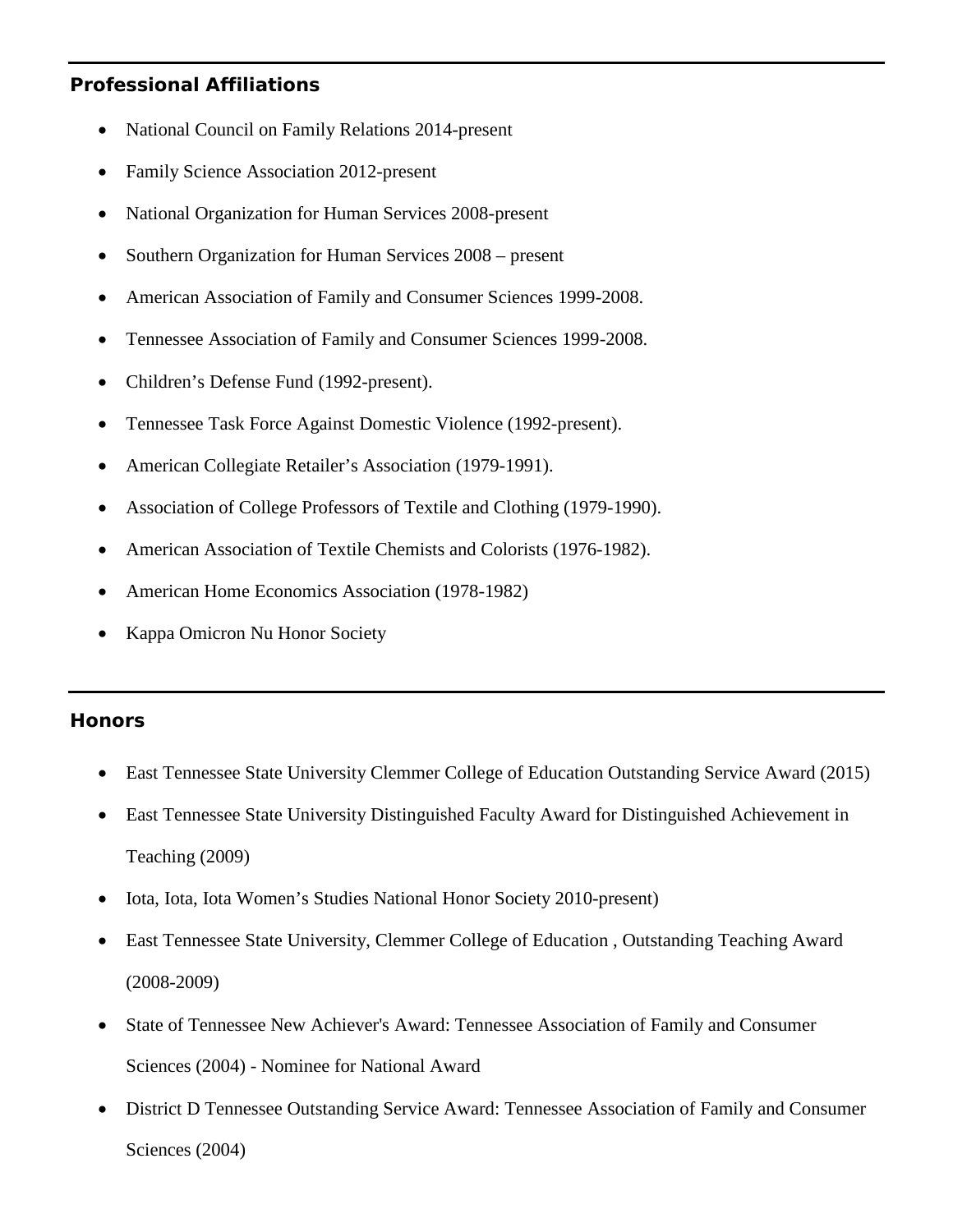- KON Excellence in Teaching Award 2001, 2006,2007
- Who's Who of American Women (Marquis) 1995-1996 to present.
- Who's Who of America (Marquis) 1996-1997 to present.
- Who's Who of the World 1996-1997 to present.
- Who's Who in Education 2000 to present.
- College of Human Ecology AHEA-SMS Outstanding Educator Award, 1989, University if Tennessee
- Omicron Nu
- Kappa Omicron Nu
- Outstanding New Teacher, Miami University, 1979.
- Outstanding Teacher, Miami University, 1981.

# **Committees**

- Member : Clemmer College of Education Awards and Recognition Committee (2012-present)
- Member: Human Services Curriculum Committee (2008-present)
- Women's Studies Steering Committee (2002-present)
- Women's Studies Curriculum Committee (2004-present)
- Member Human Services : Service Learning Search Committee (2014)
- Member: Counseling Search Committee (2009-2010)
- Member : College of Education Promotion and Tenure Committee (2008-2011)
- Member: College of Business and Technology Appeals Committee
- Member: FACS Departmental Curriculum Committee responsible converting program to 120 hours – included major evaluation of all concentration areas, 2003-present
- Chair: Tennessee Association of Family and Consumer Sciences Sponsorship Committee for State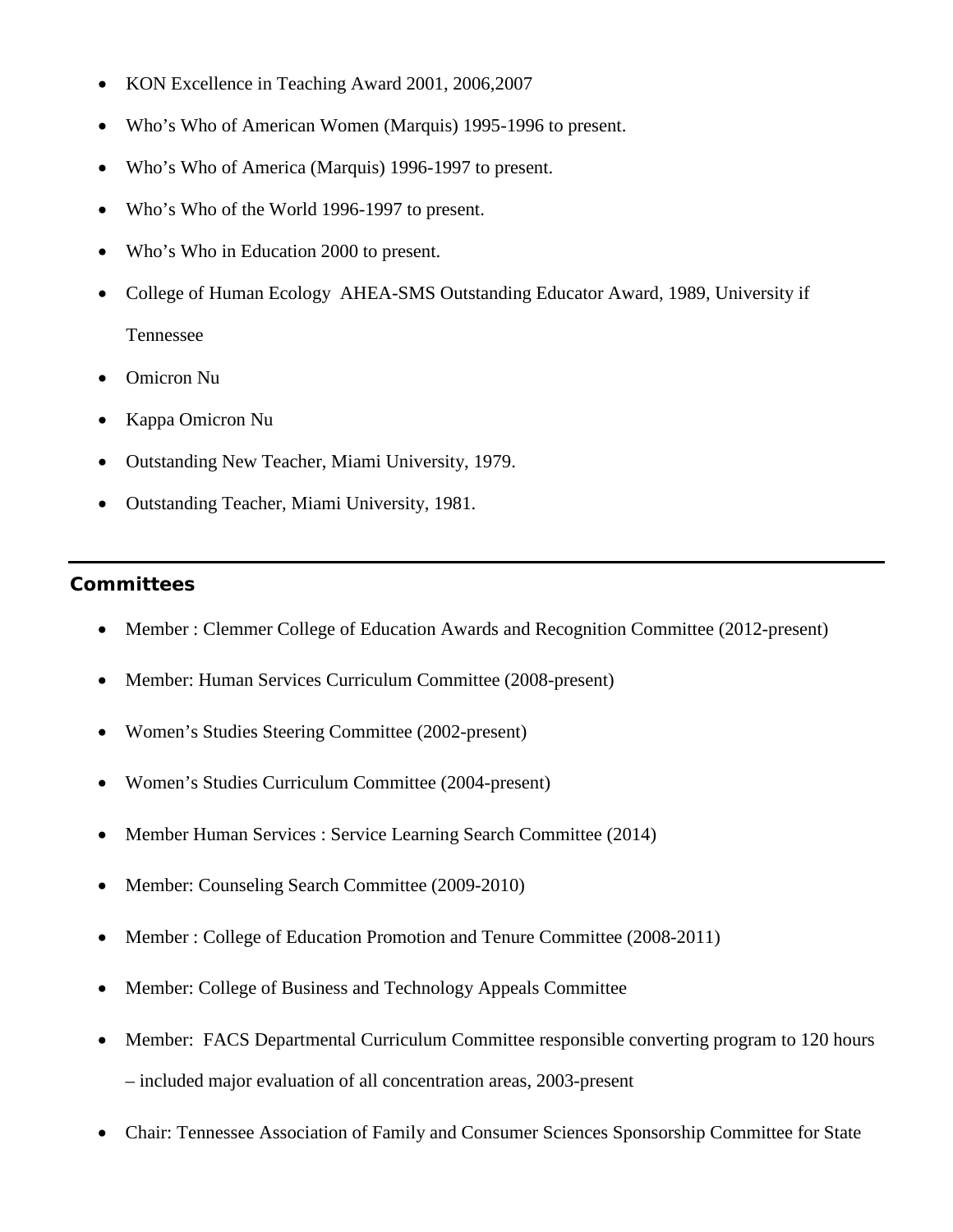Annual Meeting (2003).

- Member: Women's Studies Steering Committee 2001 to present. Women's Studies Curriculum Subcommittee (assisted in preparation of materials resulting in development and Approval of Women's Studies major for ETSU (2007)
- Member: Applied Science and Technology College Industry Relations Committee, 1998-2000.
- Member: Applied Science and Technology Curriculum Committee 1998-1999.
- Member: Geography, Geology and Geomatics' Search Committee 2000.
- Member: ETSU, Kellogg III Community Outreach, College of Applied Science and Technology Representative (1998-1999).
- Sponsor: ETSU, P/GS Student Chapter 1997-2002.
- Chair: Merchandising Search Committee (1985-1986).
- Member: Merchandising Search Committee 91986-1988)
- Member: Tourism, Food and Lodging Search Committee (1986-1987).
- Member: Graduate Student Professional Development Committee (1985-1986).
- Co-Sponsor: Merchandising Student Association (1985-1986).
- Sponsor: Merchandising Student Association (1986-1989)
- Member: Department Advisory Board (1985-1989)
- Member: Costume Advisory Board (1986-1989).
- Member: TMD Representative to All College Council (1987-1989).

#### **Advising and Teaching**

- Program Coordinator: Human Services (2009-present)
- Advisor: Human Development & Learning and Family Studies Minors (2009-present)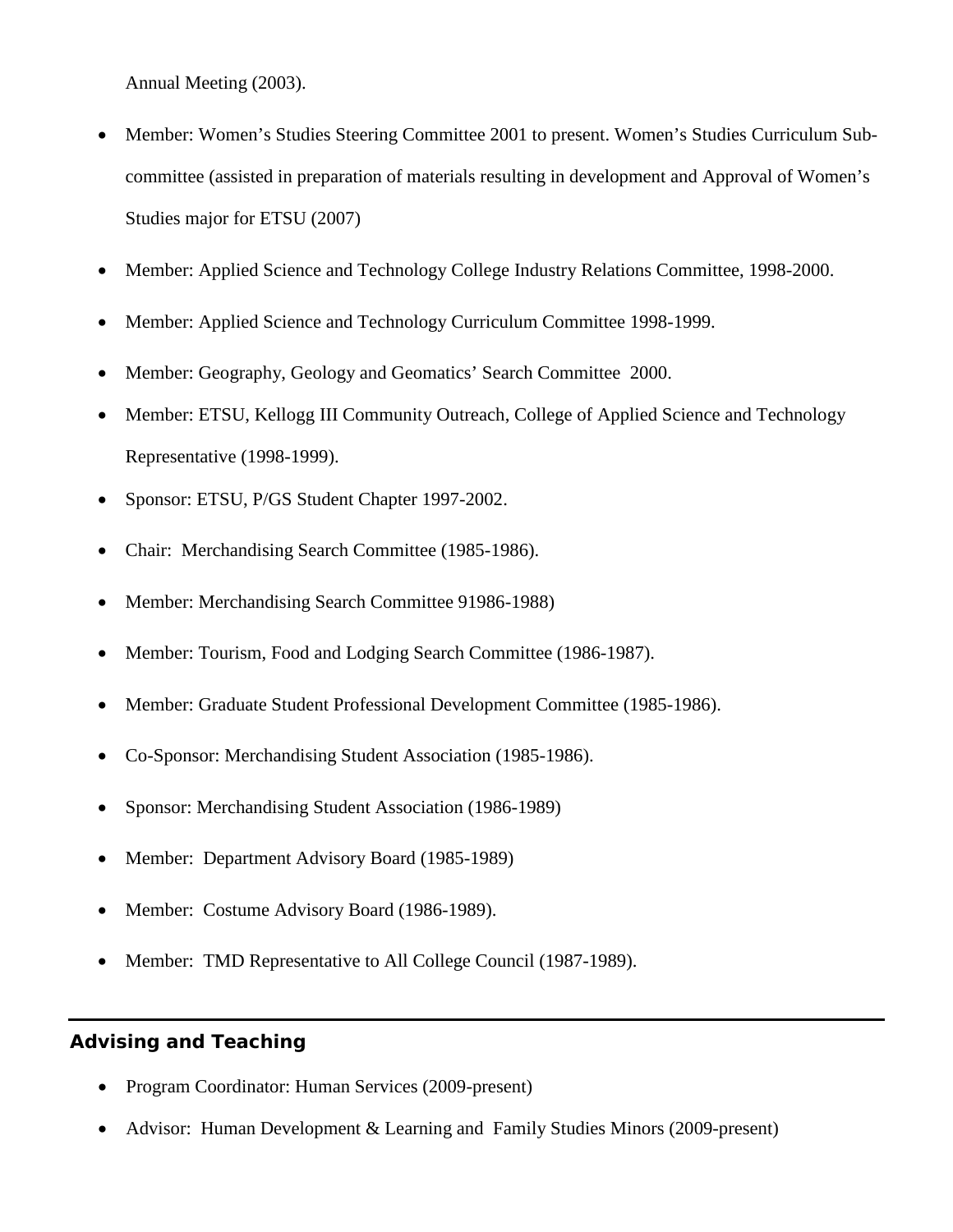- Advisor: Iota, Iota, Iota (Triota) Women's Studies Honor Society (2006-present)
- Senior Advisor: Advise seniors and complete senior paperwork for graduation, 1998 to 2007. Developed senior exit survey for Applied Human Sciences (Family and Consumer Sciences).
- Orientation Advisor: Participate in new student and transfer student orientation and advising, 1999- 2012.
- Guest Speaker: Intro to Human Services and Intimate Relationships 2007, 2008, 2009,2010, 2011, 2012, 2013, 2014
- Internship in Women's Studies: Direct student internships 2007, 2008, 2009, 2010, 2011, 2012, 2013, 2014, 2015
- Internship Supervisor: Direct student internships for seniors in Merchandising and Interior Design 1997-2002., 2004-2007
- Guest Speaker: Professional Dress and Impression Management for Beta Alpha Psi ETA Omega Chapter Honor Society for Accounting and Finance (annually)
- Guest Speaker: Career Prep Day on Professional Dress and Impression Management 2005
- Guest Speaker: Fashion and Lifestyles of the 70's for Fashion Merchandising Class, 2003, 2004, 2005, 2006, 2007
- Guest Speaker: Corporate Etiquette and "Dressing for Business"1998, 1999, 2000, 2001, and 2003,2004,2005.
- Guest Speaker: Graduate Intern in Scaling and Building SurveyInstructs 2000.
- Guest Speaker: Career Management in Department of Applied Human Sciences 1999-2003.
- Merchandising Program Coordinator, University of Tennessee, 1985-1989.
- Merchandising Fieldwork Coordinator, 1985-1989 (TA 4630 and TA 4640).
- Guest Speaker: "Role Androgyny" Human Ecology 1520, Fall 1985; Winter-Spring 1986; Winter, Spring, and Fall 1987.
- Guest Speaker: "Scaling for Survey Research," Textiles and Apparel 5160, Winter 1987 and Winter 1988.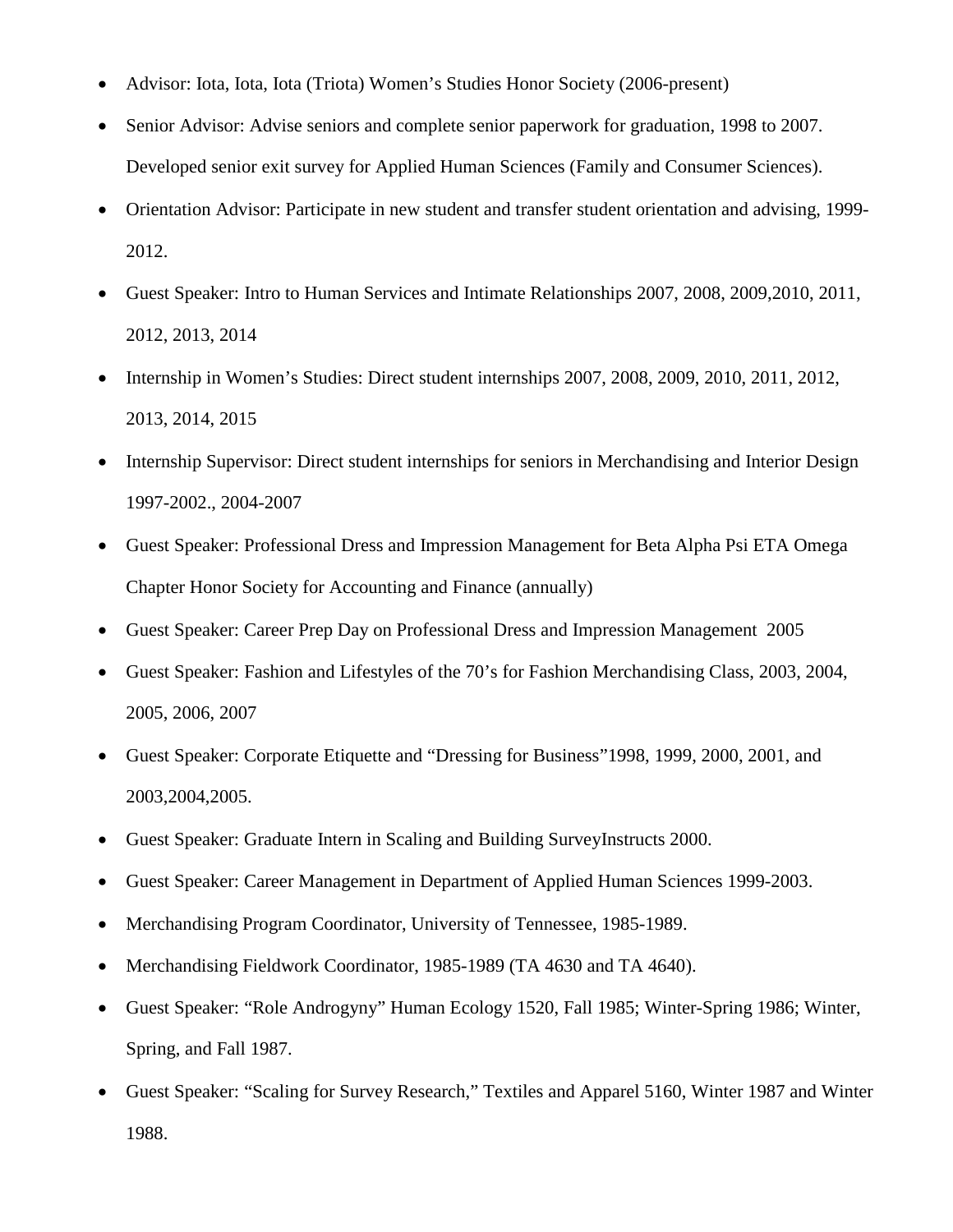- Tour Director: New York Study Tour for Merchandising Students, Summer 2005,2006, 2007 (ETSU)
- Tour Co-Director: New York Study for Merchandising Students (Spring 1997 and 1999) East Tennessee State University with Dr. Anna D. Roberts.
- Tour Co-Director: New York Study Tour for Retailing Students (Winter 1979) Miami University (with Jack Gifford)
- Tour Director: Chicago Study Tour for Retailing and Interior Design Students (Spring 1981) Miami University.
- Tour Co-Director: New York Study for Merchandising and Fashion Design Students (Winter 1982) The Ohio State University (with Nancy A. Rudd).
- Tour Director: New York Study Tour for Merchandising Students (Spring 1986) The University of Tennessee
- Tour: Proffitt's West Town Mall Expansion (Spring 1987)
- Tour: Proffitt's Corporate Headquarters Information Systems (Winter 1987)
- Tour: Watson's Corporate Headquarters Information Systems (Winter 1987)

## Courses taught at ETSU:

- HDAL 4417/5417 Family Theories 2014
- HDAL 2000 Intimate Relationships 2014
- HDAL 2330 Adolescent Psychology 2011, 2012, 2013, 2014, 2015
- EDFN 5950 Methods of Research 2007, 2008, 2009, 2010, 2011, 2012
- HDAL 5220 Advanced Adolescent Development, Fall 2009, Spring 2010, Fall 2011, 2012
- HDAL 4137/5137 Youth Violence: Intervention to Prevention, Summer 2008, Summer 2010, Summer 2011, 2012 (2); 2013 (3); 2014 (3), 2015
- HDAL 3110 Child, Family, Community Relationships. Fall 2007, Spring 2008, Fall 2008, Spring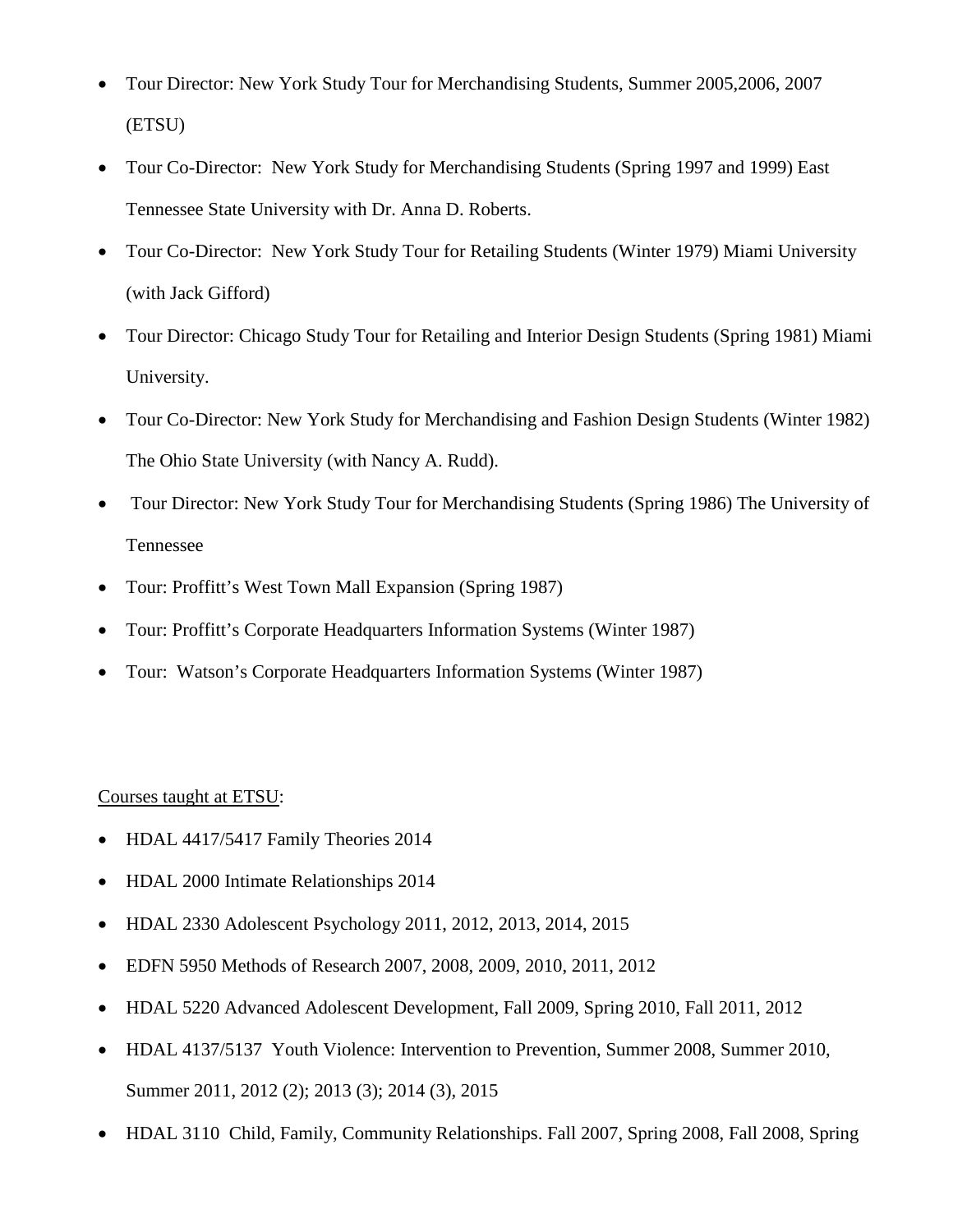2009

- WMST 2110 Introduction to Women's Studies, Fall 2008
- Women's Studies Internship Spring 2007, Spring 2008, Summer 2009. Fall 2009, 2010, 2011, 2012, 2013, 2014
- WMST 4900 Speaking for Social Justice 2014
- FACS 2200 Applied Design for Apparel and Interiors, Fall 2005, Fall 2006, 2007
- FACS 2000 Prep for Marriage, Fall 2005
- FACS 4537/5537 Field Studies, Fall 2005, Fall 2006
- FACS 4225 Merchandising Planning and Control, Fall 2006,2007
- FACS 4500 Senior Seminar, Fall 2005, Fall 2006
- FACS New York Study Tour Director, Summer 2005: Summer 2006, Summer 2007
- FACS 4137/5137 Youth Violence: Intervention to Prevention, Summer 2005, Summer 2006
- FACS 4261 Merchandising Internship, Spring 2005, Spring 2006,2007
- FACS 4260 Merchandising Seminar , Spring 2005, Spring 2006,2007
- FACS 3110 Parent/Child/School Relations Fall and Spring 2004, 2005, 2006, 2007
- FACS 1110 Family Development (ITV) Fall 2004
- FACS 4330 Family Management through the Lifespan Fall 2004
- AHSC 3110-Parent/Child/School Relations, Fall and Spring
- 1999, 2000, 2001, 2002, 2003,2004,2005,2006.2007 Summer 1999, 2000, 2001,2002,2003.
- AHSC 2000 Preparation for Marriage Fall 2000
- AHSC 4537/5537 Field Studies, Spring 2002, Fall 2002, Spring 2003
- AHSC 4547-5547 Corporate Etiquette Spring 1998, Spring 2002 Two sections (one on-line)
- AHSC 4137-5137 Youth Violence Intervention to Prevention Summer, 1999, 2000, 2001, 2002, and 2003,2004.
- AHSC, Merchandising, Planning and Control, Fall 1996, 1997,1998, 1999, 2002, 2001;
- AHSC Fashion Advertising and Promotion, Fall 1996, 1997, 1998, 1999, 2000;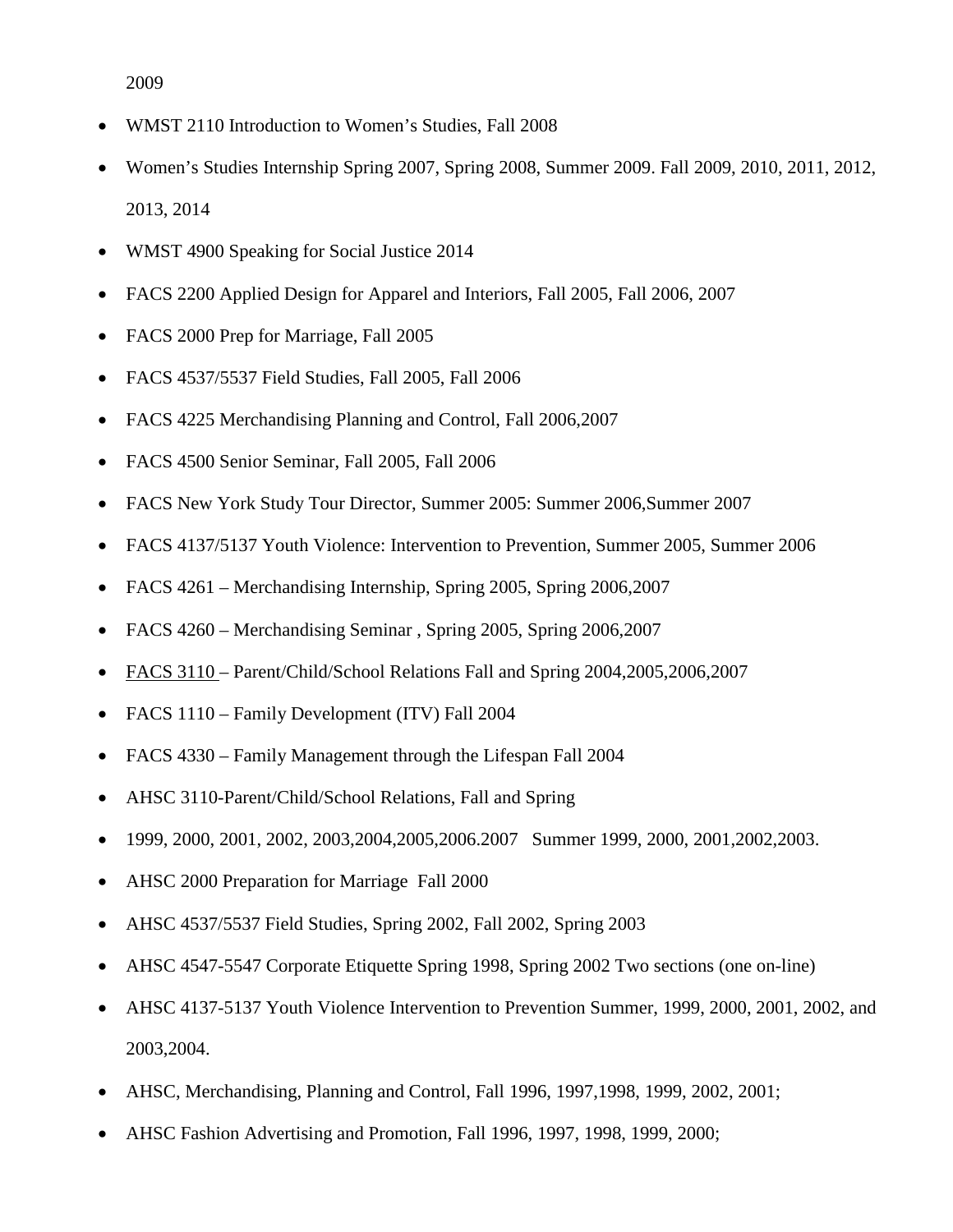- AHSC Senior Seminar, Fall 1996, 1997, 1998,1999, 2000, 2001, 2002,
- AHSC Apparel Buying, Spring 1997, 1998, 1999, 2000, 2001;
- AHSC Internship, Spring 1997, 1998, 1999, 2000, 2001, 2002,;
- AHSC, Infant Toddler Child Development, Spring 1997; Spring 1999;
- AHSC Foundations of Early Childhood Education, Spring 1997, 1998.

#### Courses taught at Walters State Community College

- Sociology 2090, Women and Social Issues, Fall 1995
- Sociology 2010, Introduction to Sociology, Fall 1992; Spring 1993; Summer 1993, Fall 1993, Spring 1993, Fall 1993, Spring 1994, Fall 1994, Spring 1995, Fall 1995, Spring 1996, Fall 1996.
- CNC Retailing Fall 1992, Fall 1995, Fall 1998.
- Violence-Free Relationship Training in East Tennessee Schools.

#### Courses taught at the University of Tennessee

- Adjunct, TA 310, Retail Math, Fall 1990
- Adjunct, TA 410, Retail Management, Fall 1990, Spring 1991, Fall 1991
- Adjunct, TA 340, Cultural, Functional Aspect of Clothes, Fall 1990 and Spring 1991
- Adjunct, TA 413, Entrepreneurship (developed and taught first time).
- Adjunct, TA 390, 391, 392, Internship Seminar and Supervision.
- TA 4520 Retail Management, Fall 1985, Winters and Spring 1986, Winter, Spring, and Fall 1987, Winter 1988 and Spring 1989
- TA 4110 Fashion Buying, Spring 1986 and Spring 1987
- TA 3510 Retail Math, Winter 1986, Spring 1987 and Winter 1988
- TA 4620 Introduction to Field Work, Spring 1986, Spring 1987 and Spring 1989.
- TA 2110 Fashion, Fall 1987
- TA 5510 Retail Information Systems, Winter 1987
- TA 5520 Strategic Planning for Retail Decision Making, Winter 1988, Spring 1989.
- Field Work: Increased national contact with retailers that do not participate in UTK program,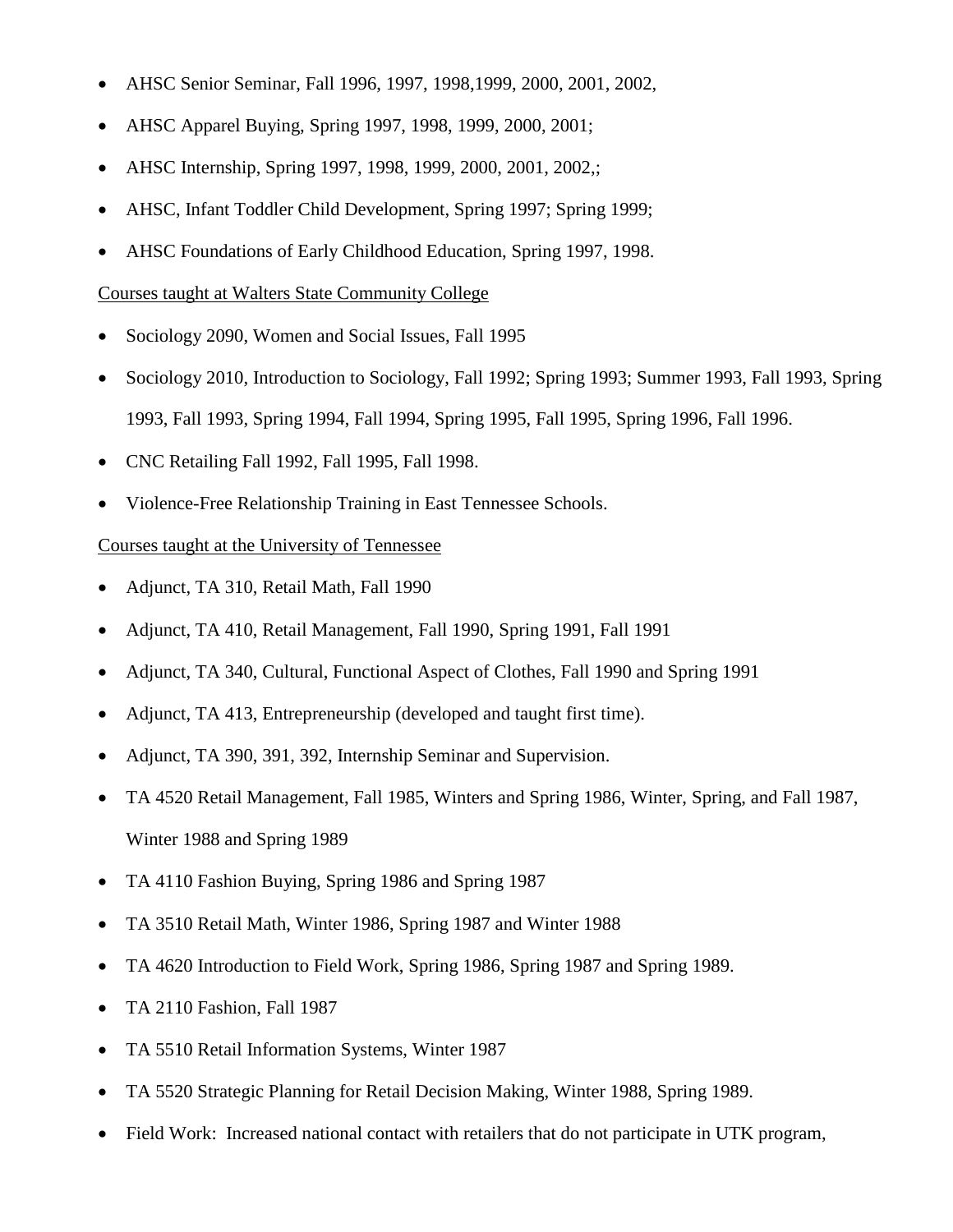coordinated and supervised UTK's program for four years.

## **Thesis and Dissertation Committees**

- Jennifer Bartell undergraduate Honors thesis (2013)
- Tiffaney Kyle undergraduate Honors HDAL thesis (2012)
- April Beard MATS (2012)
- Carrie Stephenson MATS (2012)
- Emily Robinette MATS  $(2012)$
- Emilie Varney MATS (2011)
- Tony Anderson MATS (2012)
- Leilah Michelle McMillan MATS (2011)
- Barbara Grundzen MALS in process
- Bo Shadden ELPA Ed.D. (2011)
- David Hartsell MALS (2009)
- Liz Roe MALS (2008)
- Elizabeth Stewart, Clinical Nutrition (2008)
- Marissa Beale, Clinical Nutrition (major professor 2007)
- Erika Adams, B.S. Honors thesis and McNair Scholar (2006/07- major Professor)
- Jessica Rodgers, B.S. Honors thesis Organizational Management (major professor)
- Caesar Garcia, Appalachian Studies/Criminal Justice (2011)
- Jessica Bandy, Clinical Nutrition (2007)
- Sally Dillon, Clinical Nutrition (2007 major professor)
- Marissa Beale, Clinical Nutrition 2007 major professor)
- Jessica Gourley, Clinical Nutrition (2007)
- Lori Watson, Clinical Nutrition (2006)
- Adriene Pogue, Clinical Nutrition (2006)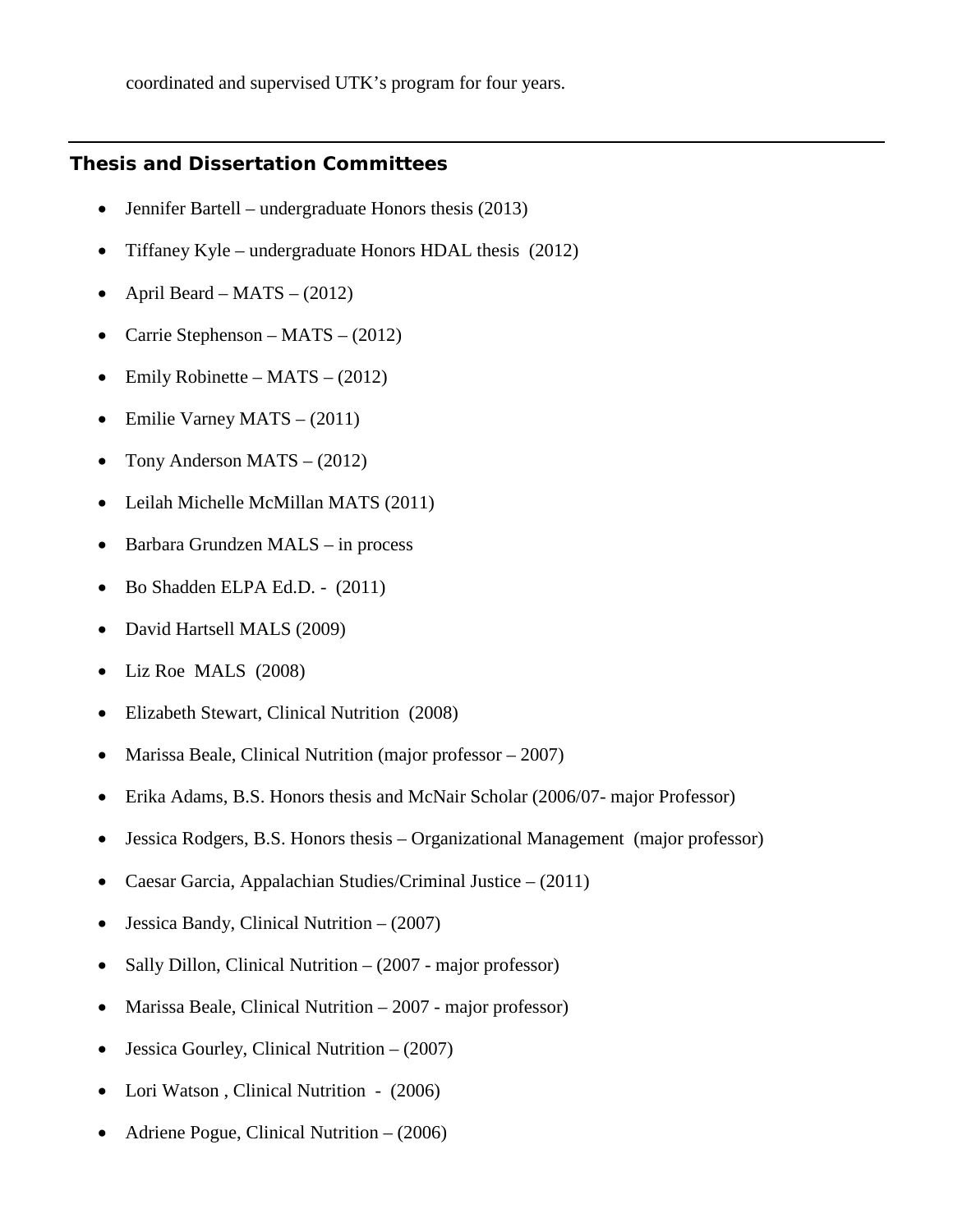- Ashley Head, Clinical Nutrition 2005 (major professor)
- Leigh Ann Davenport, Clinical Nutrition, 2005 (major professor)
- Alison Brooks, Clinical Nutrition, 2005 (major professor)
- Brandy Pennington, Clinical Nutrition, 2005
- Marie-Rose Abdu, Clinical Nutrition, 2004
- Norene Cochran Clinical Nutrition, 2004
- Angie Conner, Clinical Nutrition, 2004
- Carol Johnson, Master of Art in Teaching 2004
- Kimberly Webb. Clinical Nutrition, 2004
- Kristen Heier, Clinical Nutrition, 2004
- Lillian Allita, Clinical Nutrition, 2004
- Mary Groce, CAST Honors 2003 (major professor)
- Heather Self, University Honors, 2003 (major professor)
- Jessica Veal, University Honors, 2002 (major professor)
- Leigh Green, University Honors, 2000 (major professor)
- Leah Jordan, CAST Honors, 1999 (major professor)
- Heather Elsea, Clinical Nutrition 2001
- Joanna Goan, Clinical Nutrition 2001
- Stephen Wilson, Clinical Nutrition 2002 (major professor)
- Sandra Reece, Clinical Nutrition 2003
- Katherin Blevins, Clinical Nutrition 2002
- Melanie Doss, Interior Design, M.S. 1986
- Judy K. Miler, Textiles and Apparel, M.S. 1987
- Nancy Oliver, Textiles and Apparel, Ph.D., 1989
- Judy K. Miler, Textiles and Apparel, Ph.D. 1989
- Jan Hathcote, Textiles and Apparel, Ph.D. 1989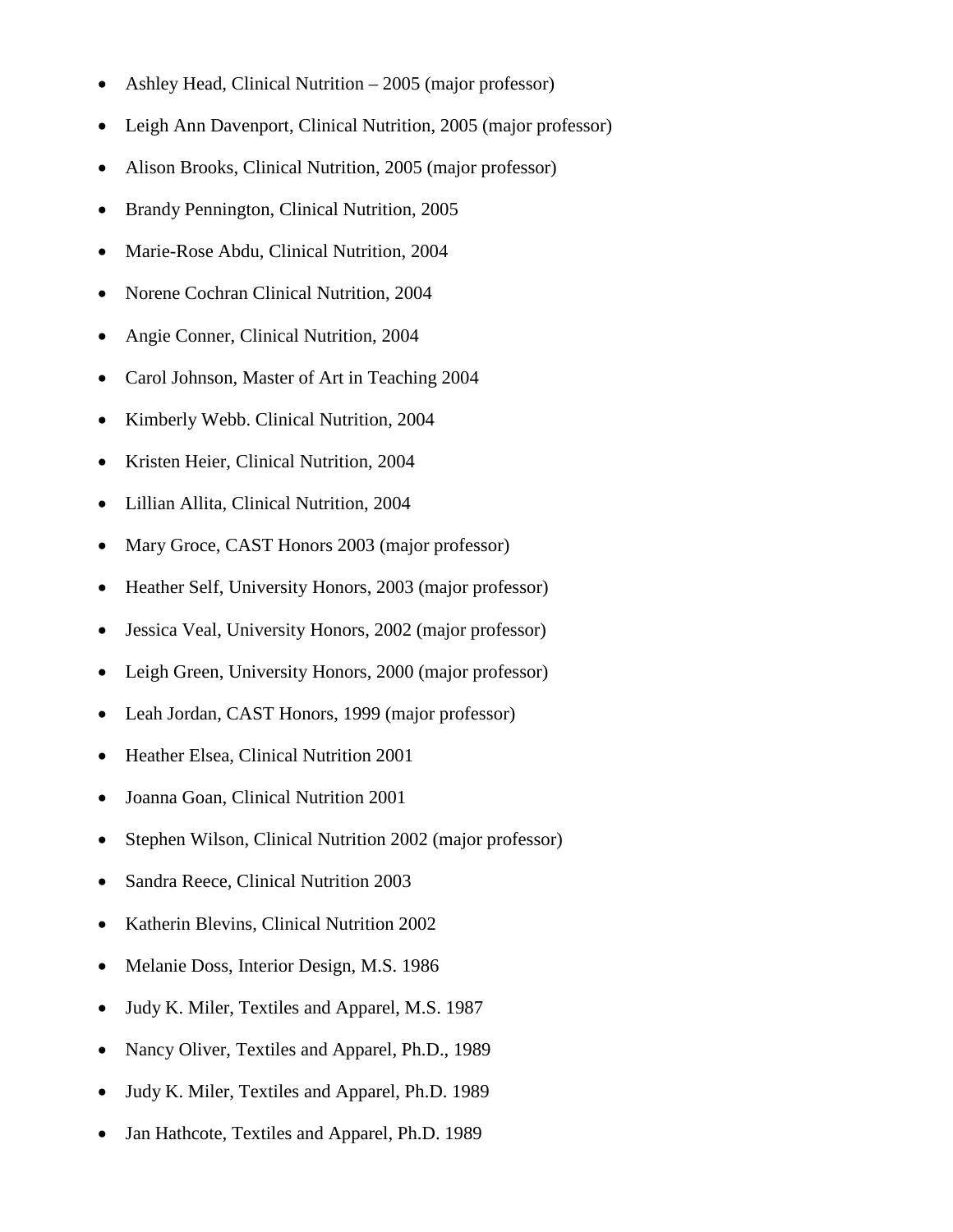- Karen Cummings, Textiles and Apparel, Ph.D. 1991
- Molly Quest, Textiles and Apparel, M.S. 1989 (major professor)
- Suzanne Armentor, Interior Design, M.S. 1990

# **Service Activities**

- Film producer for National Organization for Human Services student recruitment (2011)
- Reviewer for National Organization for Human Services, Journal of Proceedings for 2010 & 2012, 2014 National Conference
- Reviewer for National Organization for Human Services, Journal of Proceedings for 2009 National **Conference**

## Service Organizations at ETSU:

- Diversity Education Program for Trainers, completed May 2003
- Hostess Annual Faculty Dinner for New Faculty and Spouses Fall 2002
- United Way Key Worker, 1999-2001
- Adjunct/Part-time Handbook contributor and reviewer
- Women Studies Steering Committee 2001-present

#### Public Service:

- Fourth Judicial District Court Recovery Services (formerly Drug Court) Board of Directors 2012 present)
- Tennessee Council for the Arts Grants Panel member (Rose Center) 2014
- East Tennessee Foundation Women's Fund Evaluator and Technical Assistance
- East Tennessee Foundation Arts Endowment Grants Selection Panel 2009 2014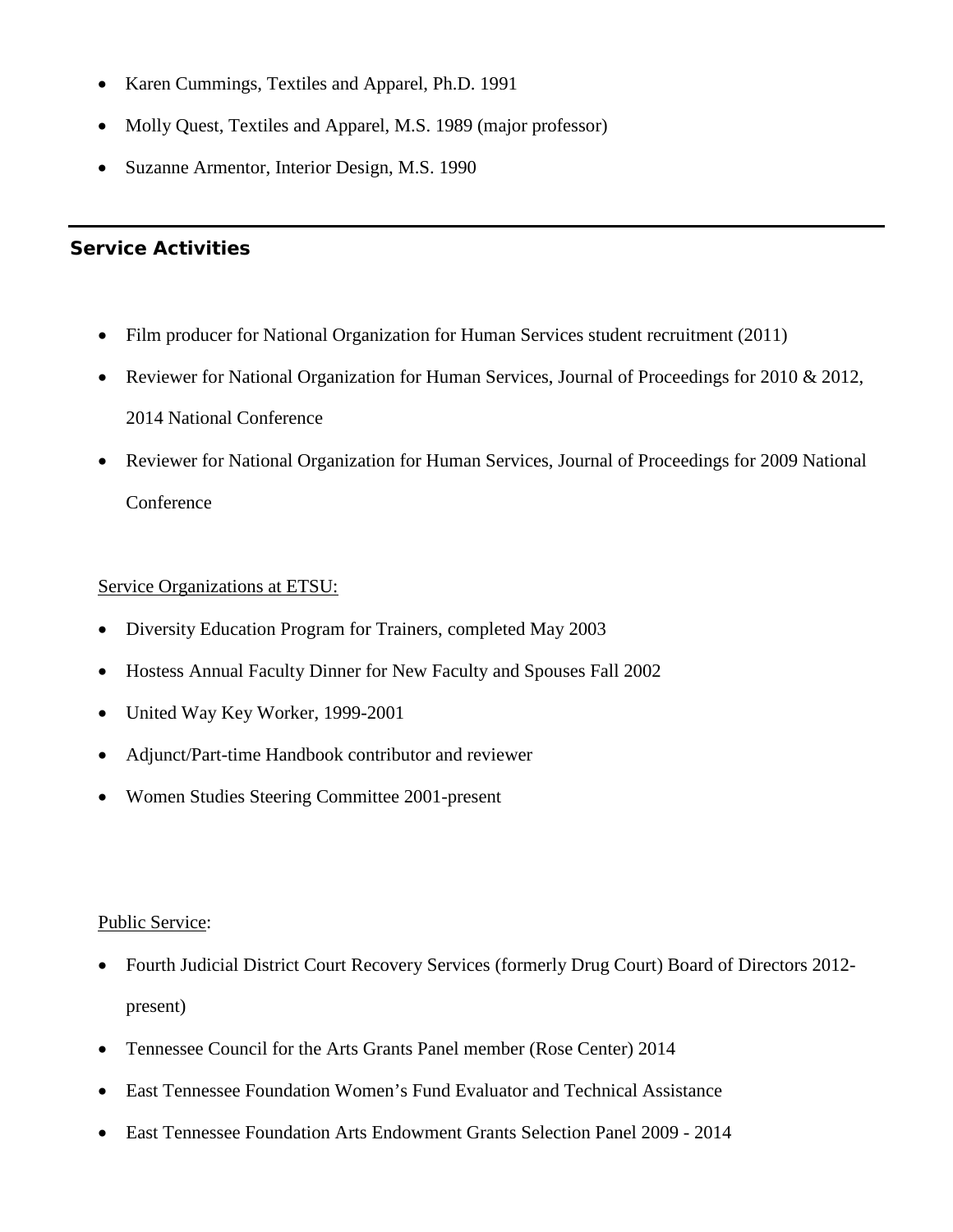- East Tennessee Regional Arts and Culture Coalition (2003-present) founding member
- Community Coalition on Substance Abuse Prevention Chair
- East Tennessee Foundation Youth Endowment Grants Selection Panel, 2006 present
- Member, National Funding Collaborative on Violence Prevention
- Member, East Tennessee Violence Prevention Collaborative
- Member, Cocke County Violence Preventive Task Force
- Member, Knoxville Violence Preventive Task Force
- Governor's Task Force on Community Assessment 1998-2008.
- Families First Governor's Task Force Member for Cocke County And East Tennessee, 1996-2008
- Charter Member and co-organizer Community House Cooperative, Community Development Corporation – board member, 1994-present.
- Advisory Council for Cosby High School Family and Consumer Sciences Program, 2001-2007.
- Authored numerous successful non-profit grant proposals for community and government groups (total funding exceeding \$2.5 million).
- Board of Directors: Johnson City Even Start Family Literacy Program 2002-2012
- Johnson City Schools PreK Advisory Council Member, 2007-2012
- Safespace, Cosby Coalition Against Domestic Violence 1991-1993, Volunteer Child Advocate, 1992-1994.
- Dead Pigeon River Council Board of Directors, 1993-present.
- Cocke County Historical Society
- Project Arts Builds Learning Experience Board of Directors, 1997-2002.
- Newport Theatre Guild: President, 1993-1996 Vice President, 1992 Board of Directors, 1991-2000; 2005-Present
- Community House Cooperative Community Development Corporation 1994-present.(founding member)
- Volunteer: Community House Cooperative Community Development Corporation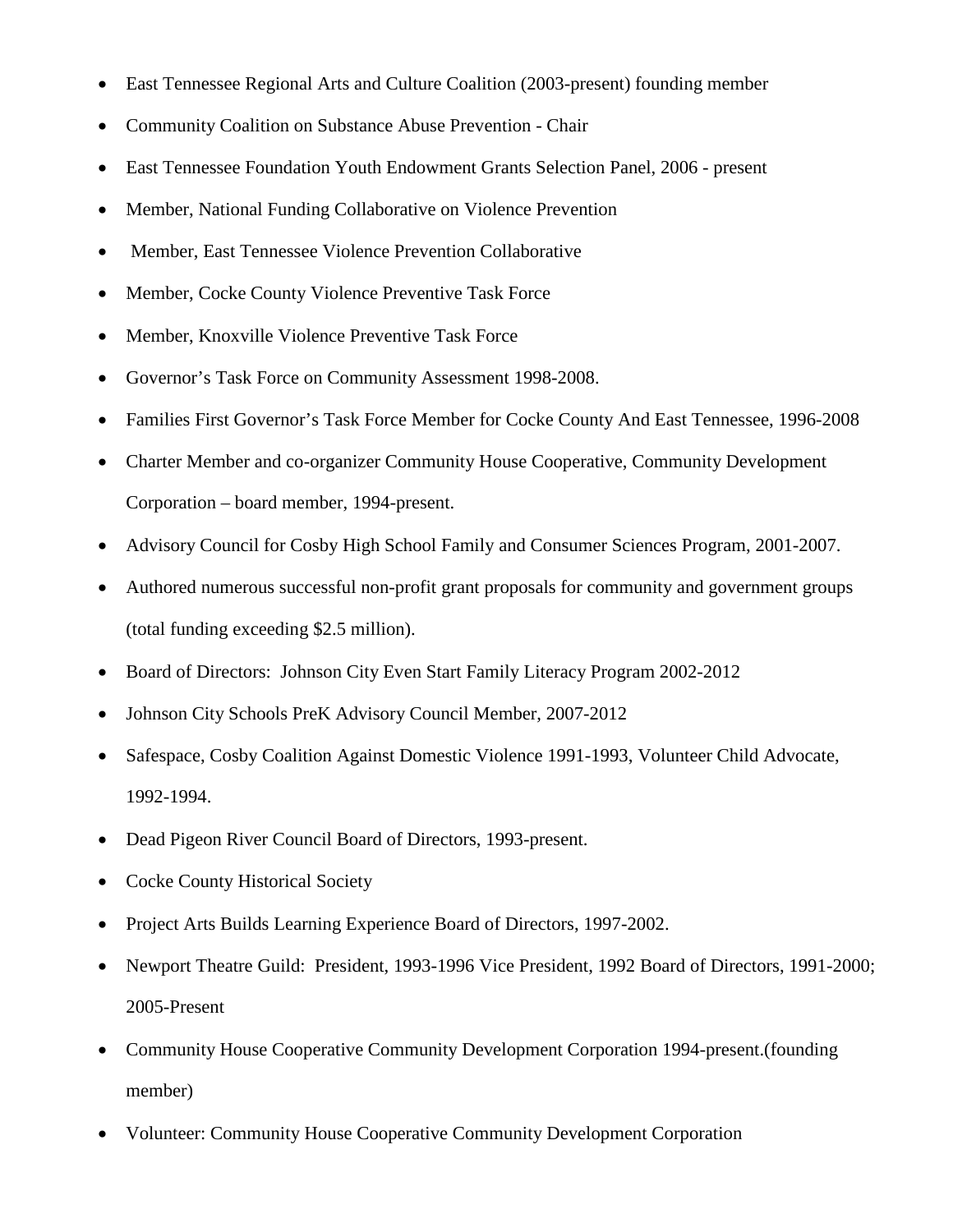- Director, Cast and Crew Youth Theatre, 1995-present
- **SafeSpace**
- Salem Lutheran Church Chair of the Alter Guild 2003-2009
- Salem Lutheran Church, Co-Chair Music and Worship Committee 2004-2006
- Salem Women of the ELCA Mission Action Committee
- Salem Women of the ELCA Cookbook Committee
- Holy Trinity Lutheran Church, Pastor's Aide and Bible School Director
- Cocke County Heritage Book Committee
- Created Dramatic Conflict Resolution program for area schools
- Newport Theatre Guild
- Newport Fine Arts and Crafts Guild
- Summer Arts Alive and Junior Arts Alive Camps 1993-present
- Habitat for Humanity
- Del Rio Partnership
- Tanner Committee
- Salem Lutheran Church Youth Committee
- Speaker: Exchange Club of Greeneville "Child Abuse and Neglect"
- Speaker: Mountain Region Adoption Support Group: "Positive Parenting 2000."
- Speaker, "The Art of Positive Dressing," sponsored by Women in Communications, Inc. September 21, 1985
- Speaker, "Public Relations and Professional Appearance," UTK
- Annual Food Services Workshop December 12, 1995

## Coordinator and Commentator of Fashion Shows:

- FHA Cocke County High School Fall 1986
- DECA Cocke, Jefferson, and Sevier County High Schools Fall 1986
- Benefit Fashion Show for Newport Underprivileged Children Winter 1986